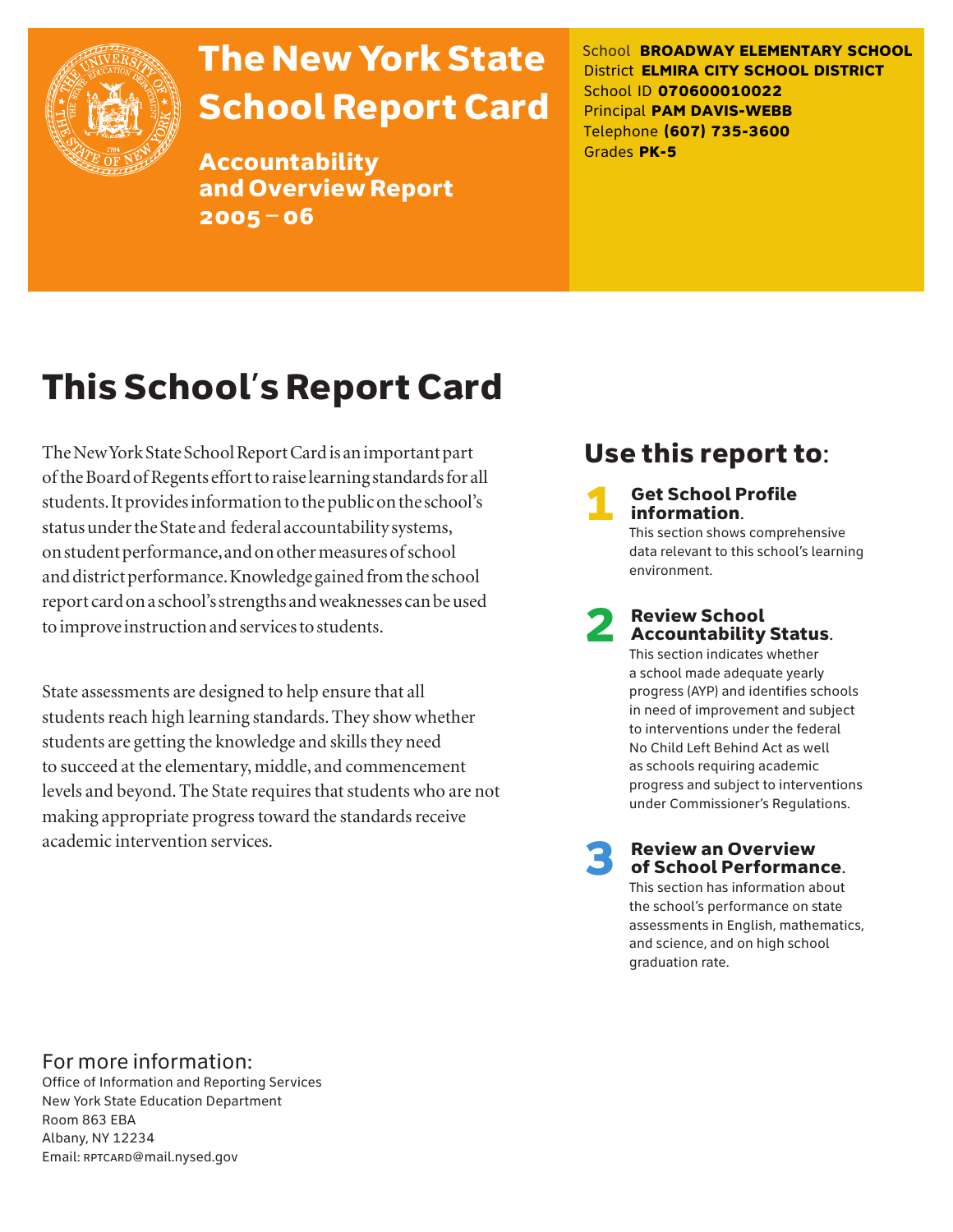# School Profile

This section shows comprehensive data relevant to this school's learning environment, including information about enrollment, average class size, and teacher qualifications.

# Enrollment

|                            | $2003 - 04$ | $2004 - 05$ | 2005-06     |
|----------------------------|-------------|-------------|-------------|
| Pre-K                      | 54          | 69          | 36          |
| Kindergarten               | 54          | 71          | 88          |
| Grade 1                    | 52          | 58          | 65          |
| Grade 2                    | 65          | 58          | 58          |
| Grade 3                    | 73          | 67          | 64          |
| Grade 4                    | 59          | 71          | 77          |
| Grade 5                    | 74          | 65          | 67          |
| Grade 6                    | 0           | 0           | 0           |
| <b>Ungraded Elementary</b> | 0           | 0           | 0           |
| Grade 7                    | 0           | $\mathbf 0$ | 0           |
| Grade 8                    | 0           | 0           | 0           |
| Grade 9                    | 0           | 0           | 0           |
| Grade 10                   | 0           | 0           | 0           |
| Grade 11                   | 0           | $\mathbf 0$ | 0           |
| Grade 12                   | 0           | $\mathbf 0$ | $\mathbf 0$ |
| <b>Ungraded Secondary</b>  | 0           | 0           | 0           |
| Total K-12                 | 377         | 390         | 419         |

## Enrollment Information

*Enrollment* counts are as of Basic Educational Data System (BEDS) day, which is typically the first Wednesday of October of the school year. Students who attend BOCES programs on a part-time basis are included in a school's enrollment. Students who attend BOCES on a full-time basis or who are placed full time by the district in an out-of-district placement are not included in a school's enrollment. Students classified by schools as "pre-first" are included in first grade counts.

## Average Class Size

|                      | $2003 - 04$ | $2004 - 05$ | $2005 - 06$ |
|----------------------|-------------|-------------|-------------|
| <b>Common Branch</b> | 20          | 21          | 21          |
| Grade 8              |             |             |             |
| English              |             |             |             |
| <b>Mathematics</b>   |             |             |             |
| Science              |             |             |             |
| Social Studies       |             |             |             |
| Grade 10             |             |             |             |
| English              |             |             |             |
| <b>Mathematics</b>   |             |             |             |
| Science              |             |             |             |
| Social Studies       |             |             |             |

# Average Class Size Information

*Average Class Size* is the total registration in specified classes divided by the number of those classes with registration. *Common Branch* refers to self-contained classes in Grades 1–6.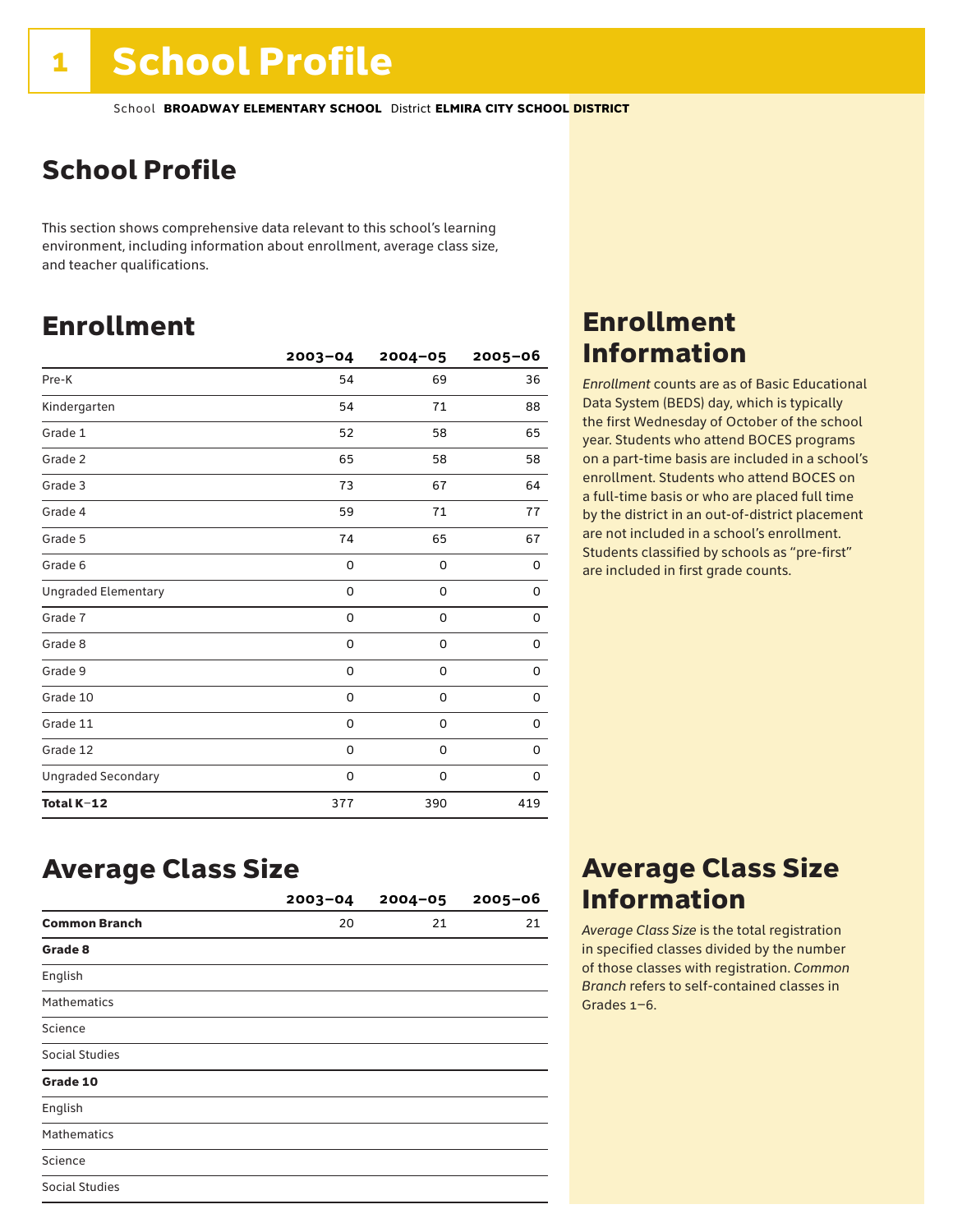# Demographic Factors

|                                  | $2003 - 04$  |     | $2004 - 05$    |     | $2005 - 06$  |     |
|----------------------------------|--------------|-----|----------------|-----|--------------|-----|
|                                  | #            | %   | #              | %   | #            | %   |
| Eligible for Free Lunch          | 151          | 40% | 159            | 41% | 187          | 45% |
| Reduced-Price Lunch              | 49           | 13% | 62             | 16% | 79           | 19% |
| Student Stability*               |              | 68% |                | 82% |              | 90% |
| Limited English Proficient       | $\mathbf{1}$ | 0%  | 0              | 0%  | 1            | 0%  |
| <b>Racial/Ethnic Origin</b>      |              |     |                |     |              |     |
| American Indian or Alaska Native | 0            | 0%  | $\mathbf{1}$   | 0%  | 0            | 0%  |
| <b>Black or African American</b> | 21           | 6%  | 23             | 6%  | 35           | 8%  |
| Hispanic or Latino               | 7            | 2%  | 10             | 3%  | 6            | 1%  |
| Asian or Native                  | 0            | 0%  | $\overline{2}$ | 1%  | $\mathbf{1}$ | 0%  |
| Hawaiian/Other Pacific Islander  |              |     |                |     |              |     |
| White                            | 349          | 93% | 354            | 91% | 377          | 90% |

 \* Not available at the district level.

# Attendance and Suspensions

|                            |   | $2002 - 03$   |   | $2003 - 04$   |   | $2004 - 05$ |
|----------------------------|---|---------------|---|---------------|---|-------------|
|                            | # | $\frac{0}{0}$ | # | $\frac{1}{2}$ | # | %           |
| Annual Attendance Rate     |   | 96%           |   | 95%           |   | 95%         |
| <b>Student Suspensions</b> | 6 | N/A           | 5 | 1%            |   | 1%          |

# Demographic Factors Information

*Eligible for Free Lunch* and *Reduced*-*Price Lunch* percentages are determined by dividing the number of approved lunch applicants by the Basic Educational Data System (BEDS) enrollment in full-day Kindergarten through Grade 12. *Eligible for Free Lunch* and *Limited English Proficient* counts are used to determine *Similar Schools* groupings within a *Need*/*Resource Capacity* category. *Student Stability* is the percentage of students in the highest grade in a school who were also enrolled in that school at any time during the previous school year. (For example, if School A, which serves Grades 6–8, has 100 students enrolled in Grade 8 this year, and 92 of those 100 students were also enrolled in School A last year, the stability rate for the school is 92 percent.)

## Attendance and Suspensions Information

*Annual Attendance Rate* is determined by dividing the school's total actual attendance by the total possible attendance for a school year. A school's actual attendance is the sum of the number of students in attendance on each day the school was open during the school year. Possible attendance is the sum of the number of enrolled students who should have been in attendance on each day the school was open during the school year. *Student Suspension* rate is determined by dividing the number of students who were suspended from school (not including in-school suspensions) for one full day or longer anytime during the school year by the Basic Educational Data System (BEDS) day enrollments for that school year. A student is counted only once, regardless of whether the student was suspended one or more times during the school year.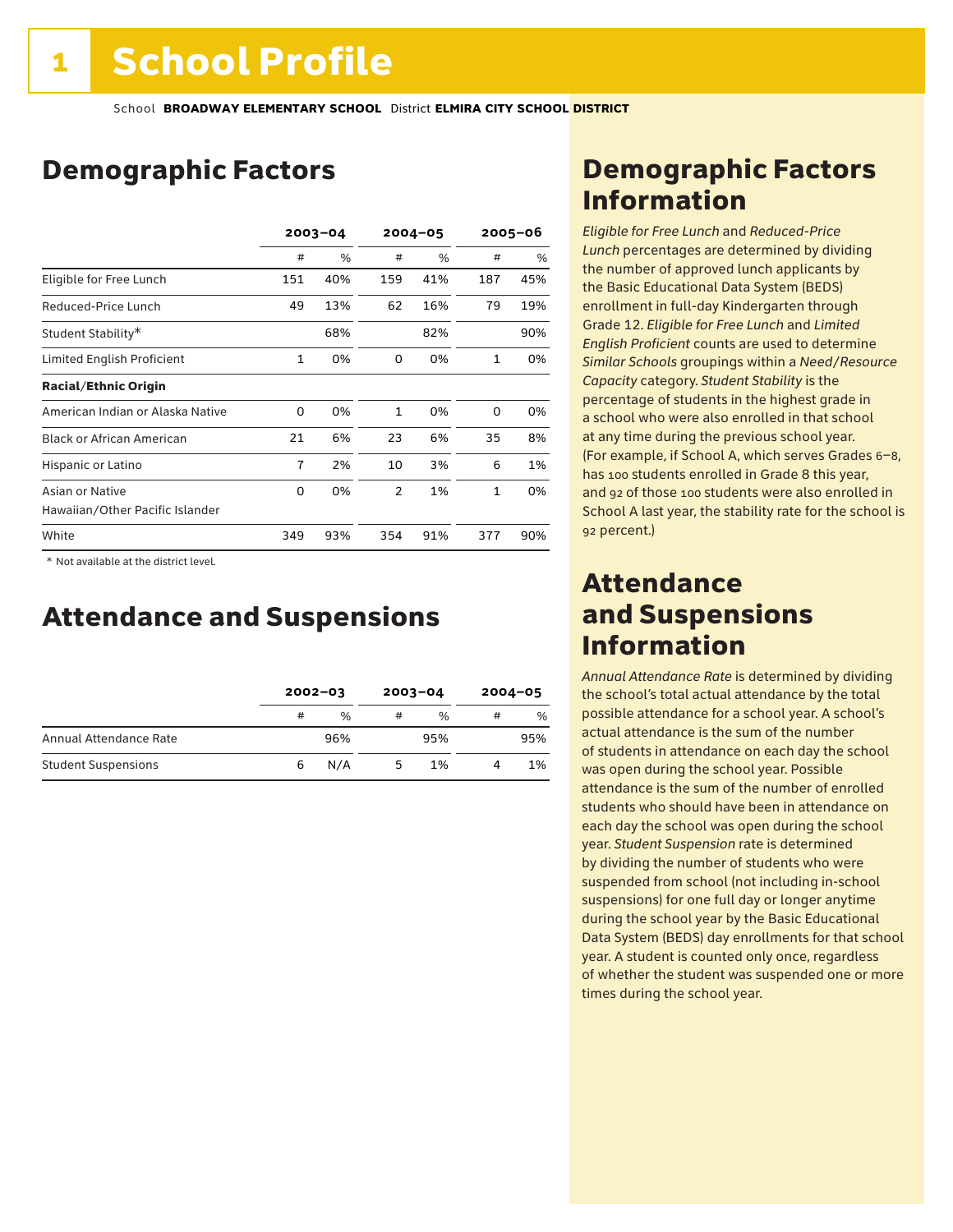# Teacher Qualifications

|                                                                                         | $2003 - 04$ | $2004 - 05$ | 2005-06      |
|-----------------------------------------------------------------------------------------|-------------|-------------|--------------|
| <b>Core Classes Not Taught</b><br>by Highly Qualified Teachers                          |             |             |              |
| Total Number of Core Classes                                                            | 37          | 37          | 112          |
| Percent Not Taught by<br><b>Highly Qualified Teachers</b>                               | 0%          | 0%          | 4%           |
| <b>Teachers with</b><br><b>No Valid Teaching Certificate</b>                            |             |             |              |
| <b>Total Number of Teachers</b>                                                         | 0           | $\Omega$    | 0            |
| Percent with No Valid<br><b>Teaching Certificate</b>                                    | 0%          | 0%          | 0%           |
| <b>Individuals Teaching</b><br><b>Out of Certification</b>                              |             |             |              |
| Number of Teachers                                                                      | 0           | O           | $\mathbf{1}$ |
| Percentage of Total                                                                     | 0%          | 0%          | 3%           |
| <b>Percent of Teachers with</b><br><b>Master's Degree Plus 30 Hours</b><br>or Doctorate | 53%         | 50%         | 48%          |

# Staff Counts

|                                       | $2003 - 04$ | $2004 - 05$ | $2005 - 06$ |
|---------------------------------------|-------------|-------------|-------------|
| <b>Total Teachers</b>                 | 28          | 31          | 31          |
| <b>Total Other Professional Staff</b> | 6           | 4           |             |
| Total Paraprofessionals*              | N/A         | N/A         | N/A         |
| <b>Assistant Principals</b>           |             |             |             |
| Principals                            |             |             |             |

\* Not available at the school level.

# Teacher Qualifications Information

To be *Highly Qualified*, a teacher must have at least a Bachelor's degree, be certified to teach in the subject area, and show subject matter competency. The number of *Individuals Teaching Out of Certification* is the number doing so more than on an incidental basis; that is, teaching for five or fewer periods per week outside certification.

## Staff Counts Information

*Other Professionals* includes administrators, guidance counselors, school nurses, psychologists, and other professionals who devote more than half of their time to non-teaching duties. Teachers who are shared between buildings within a district are reported on the district report only.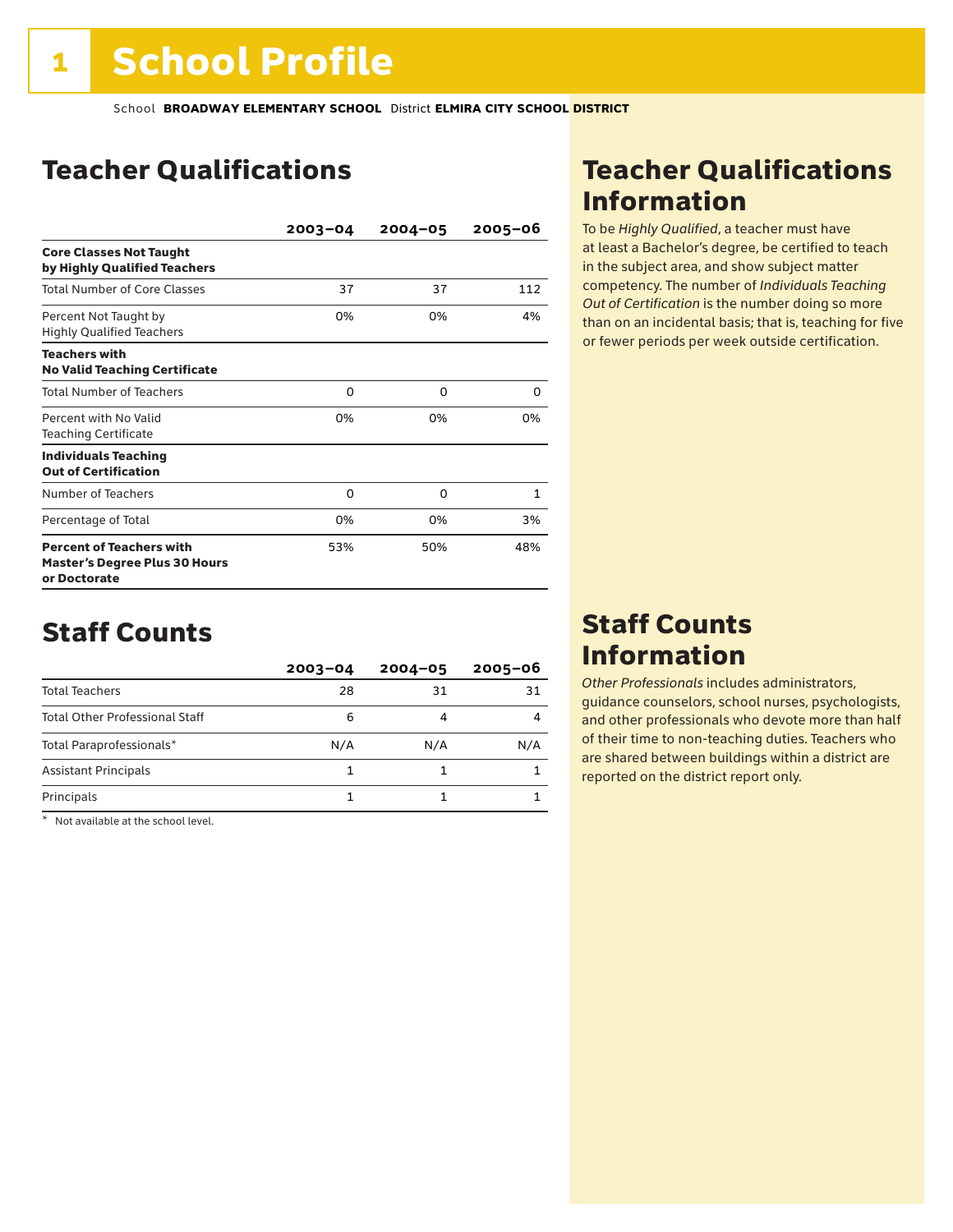# Understanding How Accountability Works in New York State

The federal No Child Left Behind (NCLB) Act requires that states develop and report on measures of student proficiency in 1) English language arts (ELA), in 2) mathematics, and on 3) a third indicator. In New York State in 2005–06, the third indicator is science at the elementary/middle level and graduation rate at the secondary level. Schools or districts that prove student proficiency on these measures are making Adequate Yearly Progress (AYP).



For more information about accountability in New York State, visit: www.emsc.nysed.gov/irts/accountability/home.shtml

## 1 English Language Arts (ELA)

To make AYP in ELA, every accountability group must make AYP. For a group to make AYP, it must meet the participation *and* the performance criteria.

## A Participation Criterion

At the elementary/middle level, 95 percent of Grades 3–8 students enrolled during the test administration period in each group with 40 or more students must be tested on the New York State Testing Program (NYSTP) in ELA or, if appropriate, the New York State English as a Second Language Achievement Test (NYSESLAT), or the New York State Alternate Assessment (NYSAA) in ELA. At the secondary level, 95 percent of seniors in 2005–06 in each accountability group with 40 or more students must have taken an English examination that meets the students' graduation requirement.

### B Performance Criterion

At the elementary/middle level, the Performance Index (PI) of each group with 30 or more continuously enrolled tested students must equal or exceed its Effective Annual Measurable Objective (AMO) or the group must make Safe Harbor. At the secondary level, the PI of each group in the 2002 cohort with 30 or more members must equal or exceed its Effective AMO or the group must make Safe Harbor. To make Safe Harbor, the PI of the group must equal or exceed its Safe Harbor Target and the group must meet the qualification for Safe Harbor.

## 2 Mathematics

The same criteria for making AYP in ELA apply to mathematics. At the elementary/middle level, the measures used to determine AYP are the NYSTP and the NYSAA in mathematics. At the secondary level, the measures are mathematics examinations that meet the students' graduation requirement.

## 3 Third Indicator

In addition to English language arts and mathematics, the school must also make AYP in a third area of achievement. This means meeting the criteria in science at the elementary/middle level and the criteria in graduation rate at the secondary level.

Elementary/Middle-Level Science: To make AYP, the All Students group must meet the participation criterion *and* the performance criterion.

### A Participation Criterion

Eighty percent of students in Grades 4 and/or 8 enrolled during the test administration period in the All Students group, if it has 40 or more students, must be tested on an accountability measure. In Grade 4, the measures are the Grade 4 elementary-level science test and the Grade 4 NYSAA in science. In Grade 8 science, the measures are the Grade 8 middle-level science test, Regents science examinations, and the Grade 8 NYSAA in science.

## B Performance Criterion

The PI of the All Students group must equal or exceed the State Science Standard (100) or the Science Progress Target.

Qualifying for Safe Harbor in Elementary/Middle-Level ELA and Math: To qualify, the PI must equal or exceed the State Science Standard or the Science Progress Target in elementary/middle-level science for that group.

Secondary-Level Graduation Rate: For a school to make AYP in graduation rate, the percent of students in the 2001 graduation-rate cohort in the All Students group earning a high school diploma by August 31, 2005 must equal or exceed the Graduation-Rate Standard (55%) or the Graduation-Rate Progress Target.

Qualifying for Safe Harbor in Secondary-Level ELA and Math: To qualify, the percent of the 2001 graduation-rate cohort earning a local diploma by August 31, 2005 must equal or exceed the Graduation-Rate Standard (55%) or the Graduation-Rate Progress Target for that group.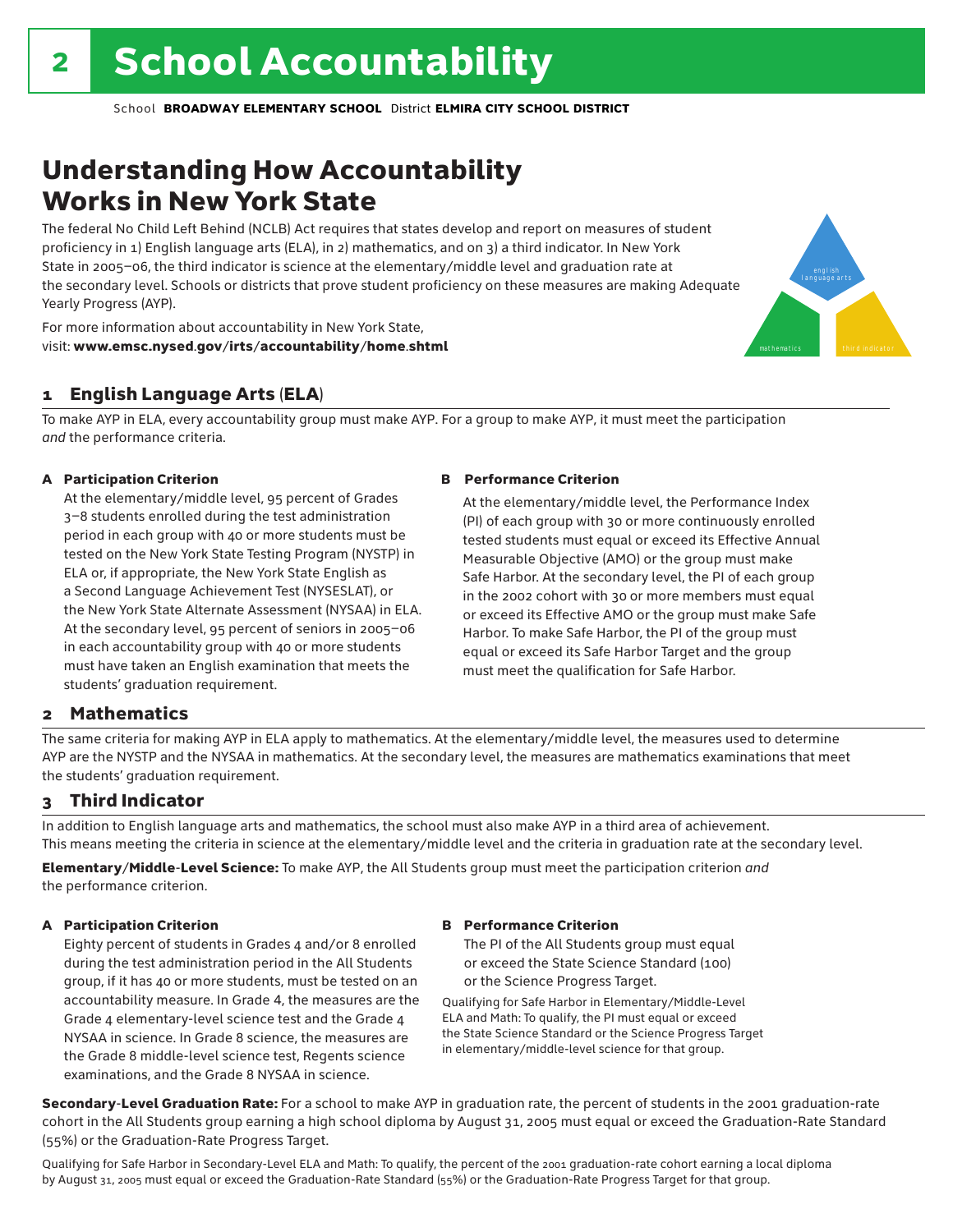# Useful Terms for Understanding Accountability

## Accountability Cohort

The 2002 school accountability cohort consists of all students who first entered Grade 9 anywhere in the 2002–03 school year, and all ungraded students with disabilities who reached their seventeenth birthday in the 2002–03 school year, who were enrolled on October 6, 2005 and did not transfer to a diploma granting program. Students who earned a high school equivalency diploma or enrolled in an approved high school equivalency preparation program by June 30, 2006, are not included in the 2002 school accountability cohort. The 2002 district accountability cohort consists of all students in each school accountability cohort plus students who transferred within the district after BEDS day plus students who were placed outside the district by the Committee on Special Education or district administrators and who met the other requirements for cohort membership. Cohort is defined in Section 100.2 (p) (16) of the Commissioner's Regulations.

## Adequate Yearly Progress (AYP)

Adequate Yearly Progress (AYP) indicates satisfactory progress by a district or a school toward the goal of proficiency for all students.

## Annual Measurable Objective (AMO)

The Annual Measurable Objective (AMO) is the Performance Index (PI) value that signifies that an accountability group is making satisfactory progress toward the goal that 100 percent of students will be proficient in the State's learning standards for English language arts and mathematics by 2013–14. The secondary-level AMO will be increased as specified in  $CR100.2(p)(14)$  and will reach 200 in 2013-14. (See Effective AMO for further information.)

## Continuously Enrolled Students

At the elementary/middle level, continuously enrolled students are those enrolled in the school or district on BEDS day (usually the first Wednesday in October) of the school year until the test administration period. At the secondary level, all students who meet the criteria for inclusion in the accountability cohort are considered to be continuously enrolled.

## Effective Annual Measurable Objective (Effective AMO)

The Effective Annual Measurable Objective (Effective AMO) is the Performance Index (PI) value that each accountability group within a school or district is expected to achieve to make Adequate Yearly Progress (AYP). The Effective AMO is the lowest PI that an accountability group of a given size can achieve in a subject for the group's PI not to be considered significantly different from the AMO for that subject. If an accountability group's PI equals or exceeds the Effective AMO, it is considered to have made AYP. A more complete definition of Effective AMO and a table showing the PI values that each group size must equal or exceed to make AYP are available at www.emsc.nysed.gov/irts.

## Performance Index (PI)

A Performance Index is a value from 0 to 200 that is assigned to an accountability group, indicating how that group performed on a required State test (or approved alternative) in English language arts, mathematics, or science. Student scores on the tests are converted to four performance levels, from Level 1 (indicating no proficiency) to Level 4 (indicating advanced proficiency). At the elementary/middle level, the PI is calculated using the following equation:

100 × [(Count of Continuously Enrolled Tested Students Performing at Levels 2, 3, and 4 + the Count at Levels 3 and  $4$ ) ÷ Count of All Continuously Enrolled Tested Students]

At the secondary level, the PI is calculated using the following equation:

100 × [(Count of Cohort Members Performing at Levels 2, 3, and  $4 +$  the Count at Levels 3 and  $4$ ) ÷ Count of All Cohort Members]

A list of tests used to measure student performance for accountability is available at www.emsc.nysed.gov/irts.

## Progress Target

For accountability groups below the State Standard in science or graduation rate, the Progress Target is an alternate method for making Adequate Yearly Progress (AYP) or qualifying for Safe Harbor in English language arts and mathematics based on improvement over the previous year's performance.

## Safe Harbor

Safe Harbor provides an alternate means to demonstrate Adequate Yearly Progress (AYP) for accountability groups that do not achieve their Effective Annual Measurable Objectives (AMOs) in English or mathematics.

## Safe Harbor Targets

The original 2005–06 safe harbor targets were calculated using the following equation:

2005–06 PI + (200 – the 2005–06 PI) × 0.10

The resulting targets were adjusted so that their proportion of the 2005–06 AMO was the same as the original target's proportion of the 2004–05 AMO.

## Science Progress Target

The elementary/middle-level 2005–06 Science Progress Target is calculated by adding one point to the 2004–05 PI. The 2006–07 Science Progress Target is calculated by adding one point to the 2005–06 PI. The 2006–07 target is provided for groups whose PI was below the State Science Standard in 2005–06.

## Science Standard

The criterion value that represents a minimally satisfactory performance in science. In 2005–06, the State Science Standard at the elementary/middle level is a Performance Index (PI) of 100. The Commissioner may raise the State Science Standard at his discretion in future years.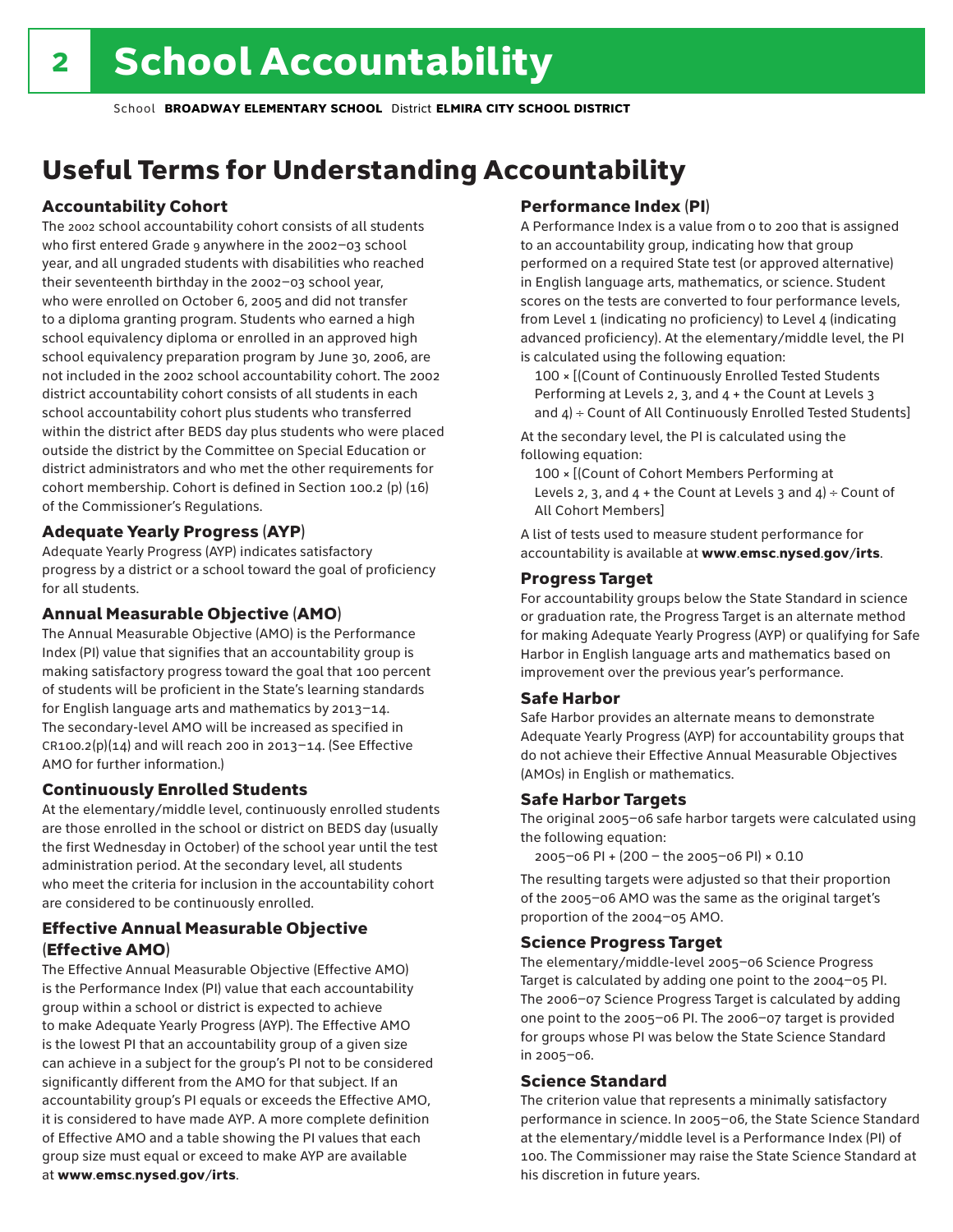considered a School Restructuring (Year 2) for the following

year, if it continues to receive Title I funds.

School **BROADWAY ELEMENTARY SCHOOL** District **ELMIRA CITY SCHOOL DISTRICT**

# Understanding Your School Accountability Status

The list below defines the school status categories applied to each accountability measure under New York State's accountability system, which is divided into a Federal Title I component and a State component. Accountability measures for schools at the elementary/middle level are English language arts (ELA), mathematics, and science; at the secondary level, they are ELA, mathematics, and graduation rate. A school may be assigned a different status for different accountability measures. The overall status of a school is the status assigned to the school for the accountability measure with the most advanced designation in the hierarchy. If the school receives Title I funds, it is the most advanced designation in the Title I hierarchy, unless the school is in good standing under Title I but identified as SRAP under the State hierarchy. A school that does not receive Title I funding in a school year does not have a federal status in that year; however, all schools receive a state status even if they do not receive Title I funding. Schools in improvement status under Title I must provide school choice for their students; those in need of improvement in year 2 and beyond must also provide Supplemental Education Services to eligible students. Other consequences for schools not in good standing can be found at: www.emsc.nysed.gov/irts/school-accountability/about.shtml.

| <b>Federal Title I Status</b>                                                                                                                                                                                                                                                                                   | <b>New York State Status</b>                                                                                                                                                                                                                                                      |
|-----------------------------------------------------------------------------------------------------------------------------------------------------------------------------------------------------------------------------------------------------------------------------------------------------------------|-----------------------------------------------------------------------------------------------------------------------------------------------------------------------------------------------------------------------------------------------------------------------------------|
| (Applies to all New York State schools receiving Title I funds)                                                                                                                                                                                                                                                 | (Applies to all New York State public schools)                                                                                                                                                                                                                                    |
| School in Good Standing<br>Planning for Restructuring, Restructuring, Requiring Academic Progress, or as a School Under Registration Review.                                                                                                                                                                    | A school is considered to be in good standing if it has not been identified as a School in Need of Improvement, in Corrective Action,                                                                                                                                             |
| <b>School in Need of Improvement (Year 1)</b><br>A school that has not made AYP on the same accountability<br>measure for two consecutive years while receiving<br>Title I funds is considered a School in Need of Improvement<br>(Year 1) for the following year.                                              | <b>School Requiring Academic Progress (Year 1)</b><br>A school that has not made AYP on the same accountability<br>measure for two consecutive years is considered a School<br>Requiring Academic Progress (Year 1) for the following year.                                       |
| <b>School in Need of Improvement (Year 2)</b><br>A School in Need of Improvement (Year 1) that does not<br>make AYP on the accountability measure for which it was<br>identified is considered a School in Need of Improvement<br>(Year 2) for the following year, if it continues to receive<br>Title I funds. | <b>School Requiring Academic Progress (Year 2)</b><br>A School Requiring Academic Progress (Year 1) that does not<br>make AYP on the accountability measure for which it was identified<br>is considered a School Requiring Academic Progress (Year 2) for<br>the following year. |
| <b>School in Corrective Action</b>                                                                                                                                                                                                                                                                              | <b>School Requiring Academic Progress (Year 3)</b>                                                                                                                                                                                                                                |
| A School in Need of Improvement (Year 2) that does not                                                                                                                                                                                                                                                          | A School Requiring Academic Progress (Year 2) that does not                                                                                                                                                                                                                       |
| make AYP on the accountability measure for which it was                                                                                                                                                                                                                                                         | make AYP on the accountability measure for which it was identified                                                                                                                                                                                                                |
| identified is considered a School in Corrective Action for the                                                                                                                                                                                                                                                  | is considered a School Requiring Academic Progress (Year 3) for                                                                                                                                                                                                                   |
| following year, if it continues to receive Title I funds.                                                                                                                                                                                                                                                       | the following year.                                                                                                                                                                                                                                                               |
| <b>School Planning for Restructuring</b>                                                                                                                                                                                                                                                                        | <b>School Requiring Academic Progress (Year 4)</b>                                                                                                                                                                                                                                |
| A School in Corrective Action that does not make AYP                                                                                                                                                                                                                                                            | A School Requiring Academic Progress (Year 3) that does not                                                                                                                                                                                                                       |
| on the accountability measure for which it was identified                                                                                                                                                                                                                                                       | make AYP on the accountability measure for which it was identified                                                                                                                                                                                                                |
| is considered a School Planning for Restructuring for                                                                                                                                                                                                                                                           | is considered a School Requiring Academic Progress (Year 4) for                                                                                                                                                                                                                   |
| the following year, if it continues to receive Title I funds.                                                                                                                                                                                                                                                   | the following year.                                                                                                                                                                                                                                                               |
| <b>School Restructuring (Year 1)</b>                                                                                                                                                                                                                                                                            | <b>School Requiring Academic Progress (Year 5 and above)</b>                                                                                                                                                                                                                      |
| A School Planning for Restructuring that does not make                                                                                                                                                                                                                                                          | A School Requiring Academic Progress (Year 4 and above) that                                                                                                                                                                                                                      |
| AYP on the accountability measure for which it was identified                                                                                                                                                                                                                                                   | does not make AYP on the accountability measure for which it was                                                                                                                                                                                                                  |
| is considered a School Restructuring (Year 1) for the                                                                                                                                                                                                                                                           | identified is considered a School Requiring Academic Progress                                                                                                                                                                                                                     |
| following year, if it continues to receive Title I funds.                                                                                                                                                                                                                                                       | (Year 5 and above) for the following year.                                                                                                                                                                                                                                        |
| ◆ School Restructuring (Year 2)<br>A School Restructuring (Year 1) that does not make AYP on<br>the accountability measure for which it was identified is                                                                                                                                                       |                                                                                                                                                                                                                                                                                   |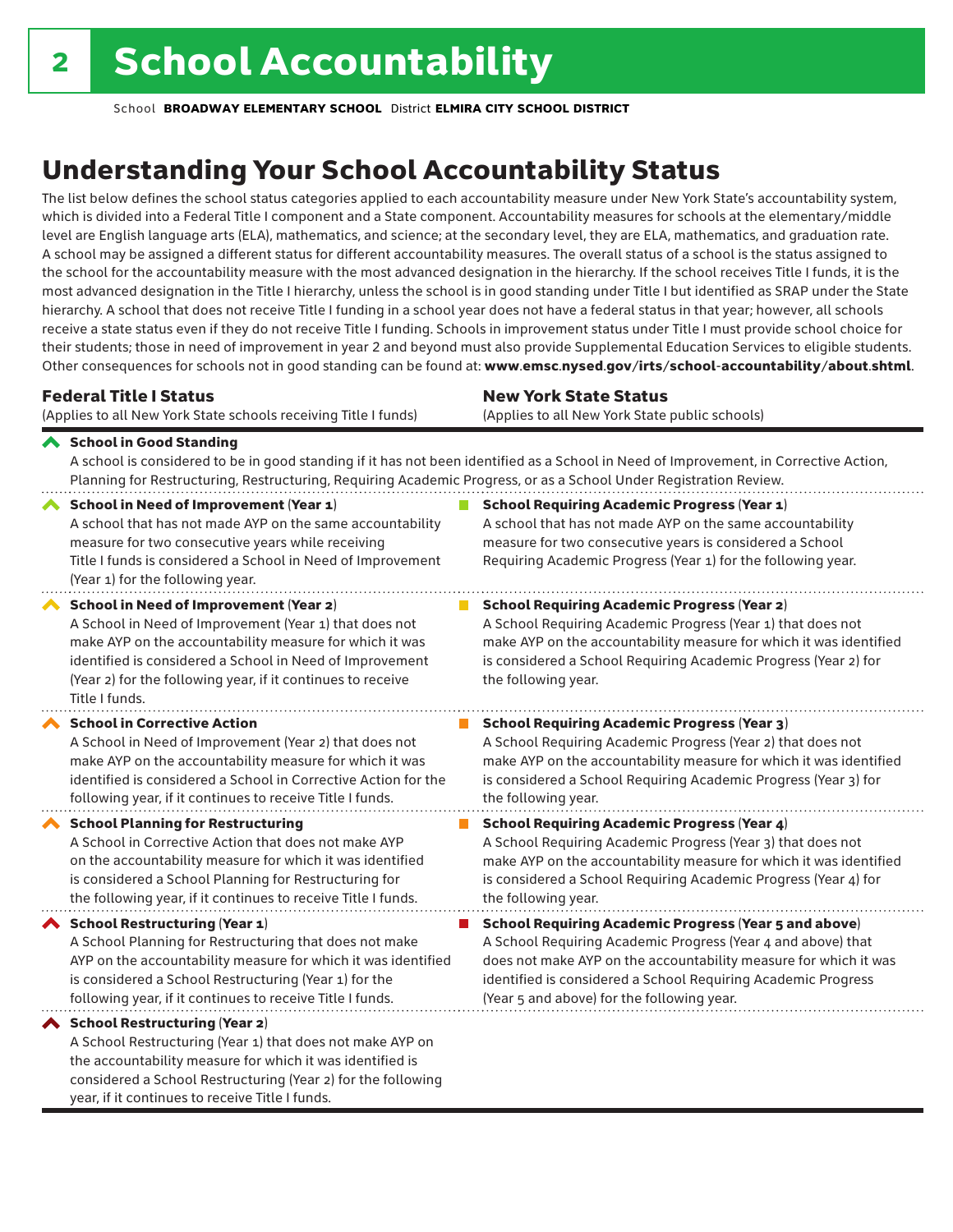# 2 School Accountability

School **BROADWAY ELEMENTARY SCHOOL** District **ELMIRA CITY SCHOOL DISTRICT**

## Summary

| <b>Overall Accountability</b><br>Status (2006-07) | <b>∧</b> Good Standing |                                                         |                        |  |  |  |
|---------------------------------------------------|------------------------|---------------------------------------------------------|------------------------|--|--|--|
|                                                   |                        | <b>Elementary/Middle Level</b>                          | <b>Secondary Level</b> |  |  |  |
|                                                   | ELA                    | Good Standing                                           | ELA                    |  |  |  |
|                                                   | Math                   | Good Standing                                           | Math                   |  |  |  |
|                                                   |                        | Science <a> Good Standing</a>                           | <b>Graduation Rate</b> |  |  |  |
| <b>Title I Part A Funding</b>                     |                        | <b>Years the School Received Title I Part A Funding</b> |                        |  |  |  |

| <b>Title Part A Funding</b> | rears the School Received Title Fraft A Funding |             |             |  |  |  |  |
|-----------------------------|-------------------------------------------------|-------------|-------------|--|--|--|--|
|                             | $2004 - 05$                                     | $2005 - 06$ | $2006 - 07$ |  |  |  |  |
|                             | <b>YES</b>                                      | YES         | YES         |  |  |  |  |
|                             |                                                 |             |             |  |  |  |  |

## On which accountability measures did this school make Adequate Yearly Progress (AYP) and which groups made AYP on each measure?

| <b>Student Groups</b>                               | <b>Elementary/Middle Level</b> |               |               | <b>Secondary Level</b>   |             |                        |  |
|-----------------------------------------------------|--------------------------------|---------------|---------------|--------------------------|-------------|------------------------|--|
|                                                     | English<br>Language Arts       | Mathematics   | Science       | English<br>Language Arts | Mathematics | <b>Graduation Rate</b> |  |
| <b>All Students</b>                                 | V                              |               | V             |                          |             |                        |  |
| <b>Ethnicity</b>                                    |                                |               |               |                          |             |                        |  |
| American Indian or Alaska Native                    |                                |               |               |                          |             |                        |  |
| <b>Black or African American</b>                    |                                |               |               |                          |             |                        |  |
| Hispanic or Latino                                  |                                |               |               |                          |             |                        |  |
| Asian or Native Hawaiian/Other Pacific<br>Islander  |                                |               |               |                          |             |                        |  |
| White                                               | V                              | V             |               |                          |             |                        |  |
| <b>Other Groups</b>                                 |                                |               |               |                          |             |                        |  |
| <b>Students with Disabilities</b>                   | $\mathbf{V}_{\text{SH}}$       | V             |               |                          |             |                        |  |
| Limited English Proficient                          |                                |               |               |                          |             |                        |  |
| <b>Economically Disadvantaged</b>                   | V                              | V             |               |                          |             |                        |  |
| <b>Student groups making</b><br>AYP in each subject | $\vee$ 4 of 4                  | $\vee$ 4 of 4 | $\vee$ 1 of 1 |                          |             |                        |  |

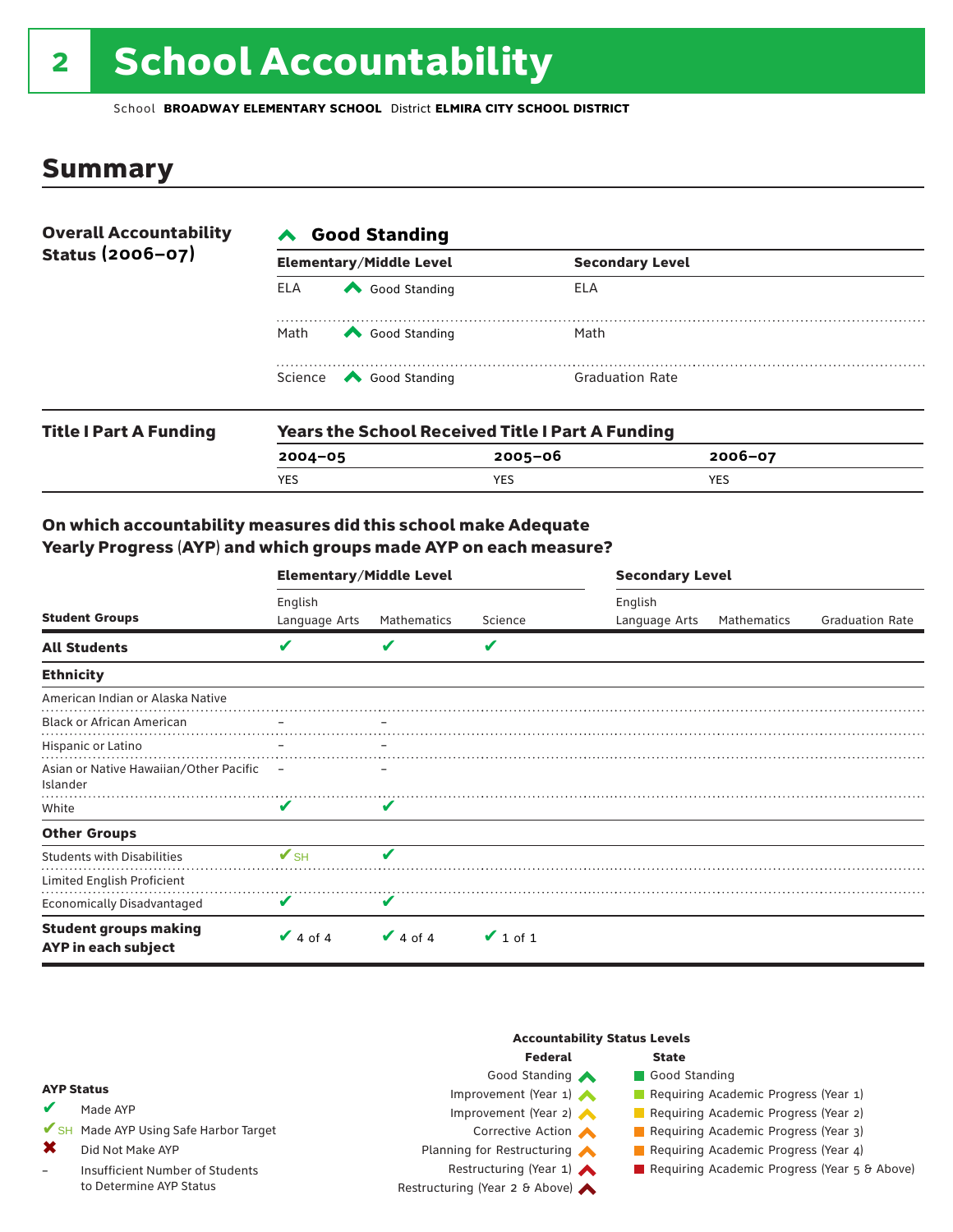# **Elementary/Middle-Level English Language Arts**

| <b>Accountability Status</b><br>for This Subject<br>$(2006 - 07)$ | ▰      | Good Standing                                          |
|-------------------------------------------------------------------|--------|--------------------------------------------------------|
| <b>Accountability Measures</b>                                    | 4 of 4 | Student groups making AYP in English Language Arts     |
|                                                                   |        | Made AYP                                               |
| <b>Prospective Status</b>                                         |        | This school will be in good standing in 2007-08. [101] |

## How did students in each accountability group perform on **elementary/middle-level English Language Arts accountability measures?**

| <b>Student Group</b><br>(Total: Continuous Enrollment) <sup>1</sup> | <b>AYP</b>      | Participation <sup>2</sup> |                             | Test Performance <sup>3</sup> |                      |                          | <b>Performance Objectives</b> |         |  |
|---------------------------------------------------------------------|-----------------|----------------------------|-----------------------------|-------------------------------|----------------------|--------------------------|-------------------------------|---------|--|
|                                                                     | <b>Status</b>   | Met<br>Criterion           | Percentage<br><b>Tested</b> | Met<br>Criterion              | Performance<br>Index | Effective<br>AMO         | Safe Harbor Target<br>2005-06 | 2006-07 |  |
| <b>All Students (206:199)</b>                                       | V               | V                          | 99%                         | V                             | 150                  | 114                      |                               |         |  |
| <b>Ethnicity</b>                                                    |                 |                            |                             |                               |                      |                          |                               |         |  |
| American Indian or Alaska Native<br>(0:0)                           |                 |                            |                             |                               |                      |                          |                               |         |  |
| <b>Black or African American</b><br>(15:14)                         |                 |                            |                             |                               |                      |                          |                               |         |  |
| Hispanic or Latino (3:3)                                            |                 |                            |                             | $\overline{\phantom{m}}$      |                      | $\overline{\phantom{a}}$ |                               |         |  |
| Asian or Native Hawaiian/Other Pacific -<br>Islander $(1:1)$        |                 | $\qquad \qquad -$          |                             | $\overline{\phantom{m}}$      |                      |                          |                               |         |  |
| White (187:181)                                                     | $\mathbf v$     | V                          | 99%                         | V                             | 152                  | 114                      |                               |         |  |
| <b>Other Groups</b>                                                 |                 |                            |                             |                               |                      |                          |                               |         |  |
| Students with Disabilities <sup>4</sup><br>(38:35)                  | $V_{\text{SH}}$ |                            | $\overline{\phantom{0}}$    | $V_{\text{SH}}$               | 91                   | 106                      | 20                            | 102     |  |
| Limited English Proficient<br>(0:0)                                 |                 |                            |                             |                               |                      |                          |                               |         |  |
| <b>Economically Disadvantaged</b><br>(115:114)                      | V               | V                          | 99%                         | V                             | 141                  | 112                      |                               |         |  |
| <b>Final AYP Determination</b>                                      | $\vee$ 4 of 4   |                            |                             |                               |                      |                          |                               |         |  |
|                                                                     |                 | <b>NOTEC</b>               |                             |                               |                      |                          |                               |         |  |

### notes

- <sup>1</sup> These data show the count of students enrolled during the test administration period (used for Participation) followed by the count of continuously enrolled tested students (used for Performance). For accountability calculations, students who were excused from testing for medical reasons are not included in the enrollment count.<br><sup>2</sup> Groups with fewer than 40 students enrolled during the test administration period are not required to meet
- the participation criterion. If the participation rate of a group fell below 95 percent in 2005–06, the enrollment shown is the sum of 2004–05 and 2005–06 enrollments and the percent tested is the weighted average<br>of the participation rates over those two years. of the participation rates over those two years. <sup>3</sup> For schools with fewer than 30 continuously enrolled tested students in the All Students group in 2005–06,
- AYP Status
- Made AYP ✔
- ✔SH Made AYP Using Safe Harbor Target
- Did Not Make AYP ✖
- Insufficient Number of Students to Determine AYP Status –
- continuously enrolled tested students are not required to meet the performance criterion.<br>If the school failed to make AYP solely because of the performance of students with disabilities, met the 95% participation requirement for this group, and would meet or exceed the AMO for this subject if 34 points were added to the PI, then the school is considered to have made AYP for students with disabilities.

data for 2004–05 and 2005–06 were combined to determine counts and PIs. For schools with 30 or more continuously enrolled students in the All Students group in 2005–06, student groups with fewer than 30

‡ This student group did not make AYP in science; therefore, it did not qualify for Safe Harbor.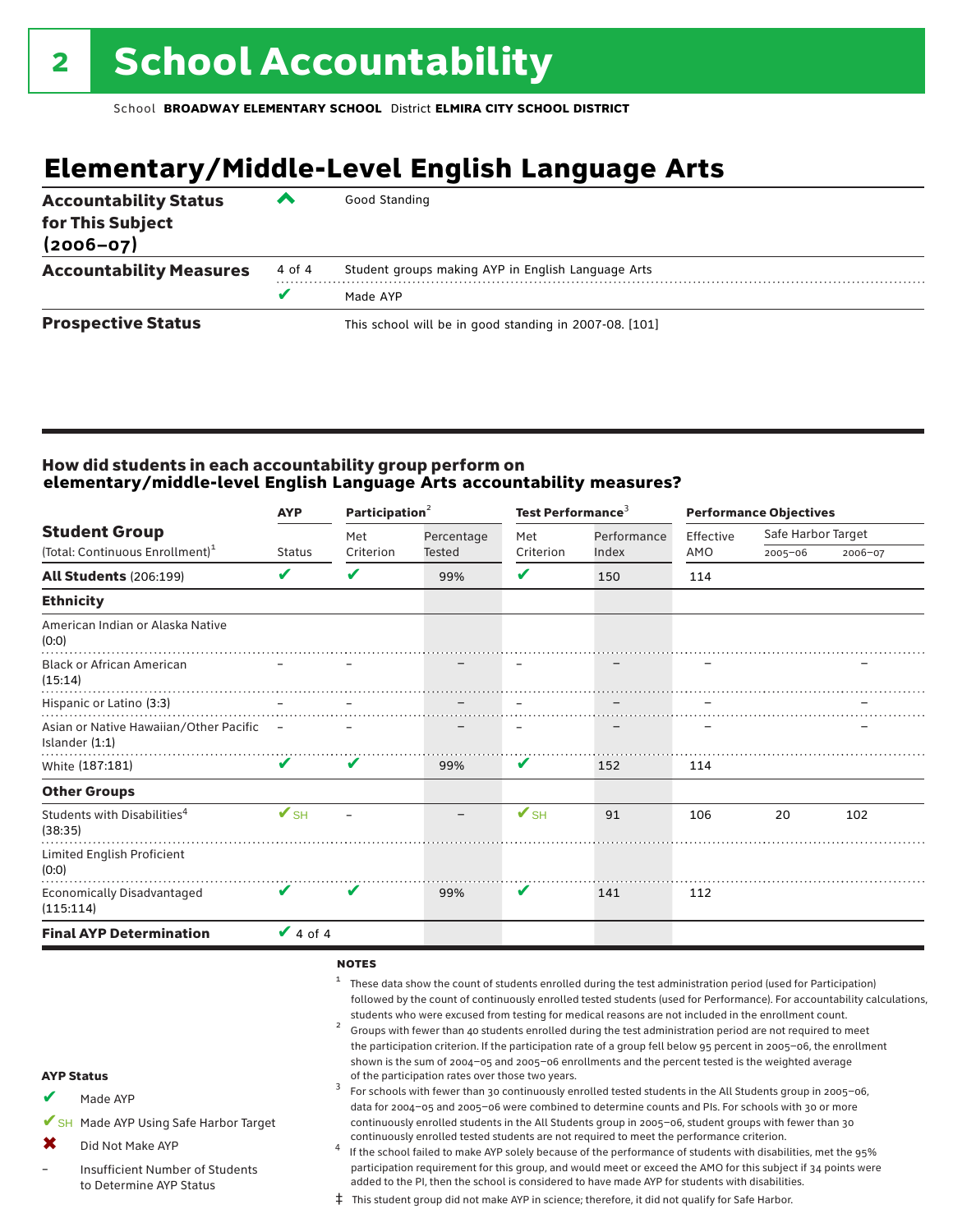# **Elementary/Middle-Level Mathematics**

| <b>Accountability Status</b><br>for This Subject<br>$(2006 - 07)$ | ▰      | Good Standing                                          |
|-------------------------------------------------------------------|--------|--------------------------------------------------------|
| <b>Accountability Measures</b>                                    | 4 of 4 | Student groups making AYP in Mathematics               |
|                                                                   |        | Made AYP                                               |
| <b>Prospective Status</b>                                         |        | This school will be in good standing in 2007-08. [101] |

## How did students in each accountability group perform on **elementary/middle-level Mathematics accountability measures?**

|                                                              | <b>AYP</b>                 | Participation <sup>2</sup> |            | Test Performance <sup>3</sup> |             | <b>Performance Objectives</b> |                    |         |
|--------------------------------------------------------------|----------------------------|----------------------------|------------|-------------------------------|-------------|-------------------------------|--------------------|---------|
| <b>Student Group</b>                                         |                            | Met                        | Percentage | Met                           | Performance | Effective                     | Safe Harbor Target |         |
| (Total: Continuous Enrollment) <sup>1</sup>                  | <b>Status</b>              | Criterion                  | Tested     | Criterion                     | Index       | AMO                           | $2005 - 06$        | 2006-07 |
| <b>All Students (209:200)</b>                                | V                          | V                          | 100%       | V                             | 160         | 78                            |                    |         |
| <b>Ethnicity</b>                                             |                            |                            |            |                               |             |                               |                    |         |
| American Indian or Alaska Native<br>(0:0)                    |                            |                            |            |                               |             |                               |                    |         |
| <b>Black or African American</b><br>(16:15)                  |                            |                            |            |                               |             |                               |                    |         |
| Hispanic or Latino (3:3)                                     |                            |                            |            |                               |             |                               |                    |         |
| Asian or Native Hawaiian/Other Pacific -<br>Islander $(1:1)$ |                            |                            |            |                               |             |                               |                    |         |
| White (189:181)                                              | V                          | V                          | 100%       | V                             | 162         | 78                            |                    |         |
| <b>Other Groups</b>                                          |                            |                            |            |                               |             |                               |                    |         |
| Students with Disabilities <sup>4</sup><br>(39:38)           | $\boldsymbol{\mathcal{U}}$ |                            |            | V                             | 111         | 70                            |                    |         |
| Limited English Proficient<br>(0:0)                          |                            |                            |            |                               |             |                               |                    |         |
| <b>Economically Disadvantaged</b><br>(116:114)               | V                          | V                          | 100%       | V                             | 153         | 76                            |                    |         |
| <b>Final AYP Determination</b>                               | $\vee$ 4 of 4              |                            |            |                               |             |                               |                    |         |
|                                                              |                            |                            |            |                               |             |                               |                    |         |

#### **NOTES**

- <sup>1</sup> These data show the count of students enrolled during the test administration period (used for Participation) followed by the count of continuously enrolled tested students (used for Performance). For accountability calculations, students who were excused from testing for medical reasons are not included in the enrollment count.<br><sup>2</sup> Groups with fewer than 40 students enrolled during the test administration period are not required to meet
- the participation criterion. If the participation rate of a group fell below 95 percent in 2005–06, the enrollment shown is the sum of 2004–05 and 2005–06 enrollments and the percent tested is the weighted average<br>of the participation rates over those two years. of the participation rates over those two years. <sup>3</sup> For schools with fewer than 30 continuously enrolled tested students in the All Students group in 2005–06,
- AYP Status
- Made AYP ✔
- ✔SH Made AYP Using Safe Harbor Target
- Did Not Make AYP ✖
- Insufficient Number of Students to Determine AYP Status –
- continuously enrolled tested students are not required to meet the performance criterion.<br>If the school failed to make AYP solely because of the performance of students with disabilities, met the 95% participation requirement for this group, and would meet or exceed the AMO for this subject if 34 points were added to the PI, then the school is considered to have made AYP for students with disabilities.

data for 2004–05 and 2005–06 were combined to determine counts and PIs. For schools with 30 or more continuously enrolled students in the All Students group in 2005–06, student groups with fewer than 30

‡ This student group did not make AYP in science; therefore, it did not qualify for Safe Harbor.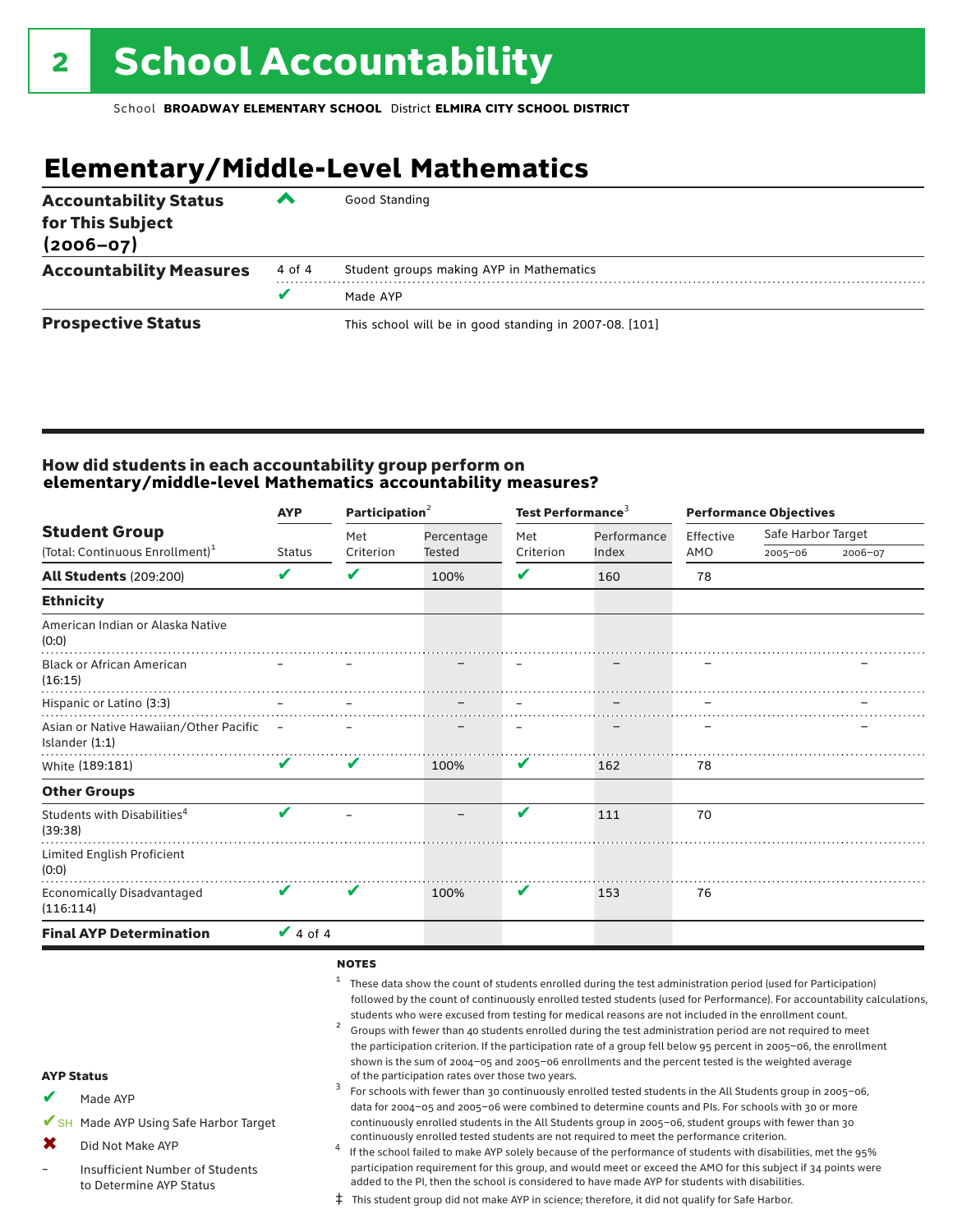# Elementary/Middle-Level Science

| <b>Accountability Status</b><br>for This Subject<br>$(2006 - 07)$ | ▞      | Good Standing                                          |
|-------------------------------------------------------------------|--------|--------------------------------------------------------|
| <b>Accountability Measures</b>                                    | 1 of 1 | Student groups making AYP in Science                   |
|                                                                   | v      | Made AYP                                               |
| <b>Prospective Status</b>                                         |        | This school will be in good standing in 2007-08. [101] |

## How did students in each accountability group perform on elementary/middle-level science accountability measures?

|                                                            | <b>AYP</b>    |                      | Participation $2$ |               | Test Performance <sup>3</sup> |             | <b>Performance Objectives</b> |                 |  |
|------------------------------------------------------------|---------------|----------------------|-------------------|---------------|-------------------------------|-------------|-------------------------------|-----------------|--|
| <b>Student Group</b>                                       |               | Safe Harbor          | Met               | Percentage    | Met                           | Performance | <b>State</b>                  | Progress Target |  |
| (Total: Continuous Enrollment) <sup>1</sup>                |               | Status Qualification | Criterion         | <b>Tested</b> | Criterion                     | Index       | Standard                      | 2005-06 2006-07 |  |
| <b>All Students (75:71)</b>                                | V             | Oualified            | V                 | 100%          | V                             | 189         | 100                           |                 |  |
| <b>Ethnicity</b>                                           |               |                      |                   |               |                               |             |                               |                 |  |
| American Indian or Alaska Native<br>(0:0)                  |               |                      |                   |               |                               |             |                               |                 |  |
| <b>Black or African American</b><br>(6:5)                  |               |                      |                   |               |                               |             |                               |                 |  |
| Hispanic or Latino (1:1)                                   |               |                      |                   |               |                               |             |                               |                 |  |
| Asian or Native Hawaiian/Other Pacific<br>Islander $(1:1)$ |               |                      |                   |               |                               |             |                               |                 |  |
| White (67:64)                                              |               | <b>Oualified</b>     | V                 | 100%          | V                             | 188         | 100                           |                 |  |
| <b>Other Groups</b>                                        |               |                      |                   |               |                               |             |                               |                 |  |
| <b>Students with Disabilities</b><br>(16:15)               |               |                      |                   |               |                               |             |                               |                 |  |
| Limited English Proficient<br>(0:0)                        |               |                      |                   |               |                               |             |                               |                 |  |
| Economically Disadvantaged<br>(41:39)                      |               | Oualified            | V                 | 100%          | V                             | 182         | 100                           |                 |  |
| <b>Final AYP Determination</b>                             | $\vee$ 1 of 1 |                      |                   |               |                               |             |                               |                 |  |

#### **NOTES**

## $1$  These data show the count of students enrolled during the test administration period (used for Participation) followed by the count of continuously enrolled tested students (used for Performance). For accountability calculations,

students who were excused from testing for medical reasons are not included in the enrollment count. <sup>2</sup> Groups with fewer than <sup>40</sup> students enrolled during the test administration period are not required to meet the participation criterion. If the participation rate of a group fell below 80 percent in 2005–06, the enrollment shown is the sum of 2004–05 and 2005–06 enrollments and the percent tested is the weighted average of the

participation rates over those two years.<br><sup>3</sup> Groups with fewer than 30 continuously enrolled tested students are not required to meet the performance criterion. For schools with fewer than 30 continuously enrolled tested students in 2005–06, data for 2004–05 and 2005–06 were combined to determine counts and performance indices.

#### AYP Status

- Made AYP ✔
- ✔SH Made AYP Using Safe Harbor Target
- Did Not Make AYP  $\mathbf x$
- Insufficient Number of Students to Determine AYP Status –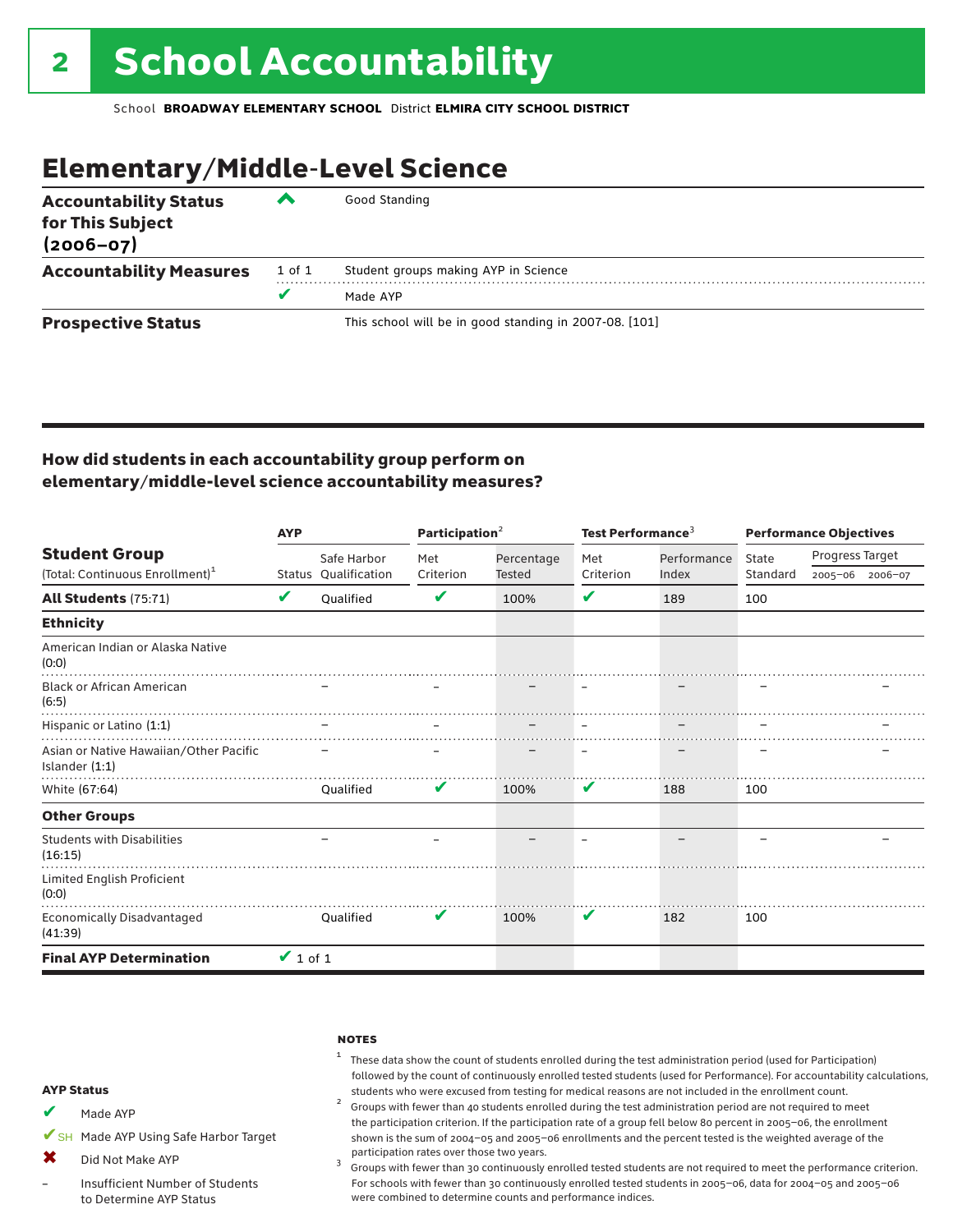# Summary of 2005–06 School Performance

Performance on the State assessments in English language arts, mathematics, and science at the elementary and middle levels is reported in terms of mean scores and the percentage of tested students scoring at or above Level 2, Level 3, and Level 4. Performance on the State assessments in ELA and mathematics at the secondary level is reported in terms of the percentage of students in a cohort scoring at these levels.

|                              |     | Percentage of students that<br>scored at or above Level 3 |      |  |  |  |  |  |
|------------------------------|-----|-----------------------------------------------------------|------|--|--|--|--|--|
| <b>English Language Arts</b> | 0%  | 50%                                                       | 100% |  |  |  |  |  |
| Grade 3                      | 69% |                                                           | 68   |  |  |  |  |  |
| Grade 4                      | 50% |                                                           | 70   |  |  |  |  |  |
| Grade 5                      | 65% |                                                           | 65   |  |  |  |  |  |
| <b>Mathematics</b>           |     |                                                           |      |  |  |  |  |  |
| Grade 3                      | 78% |                                                           | 67   |  |  |  |  |  |
| Grade 4                      | 64% |                                                           | 75   |  |  |  |  |  |
| Grade 5                      | 61% |                                                           | 67   |  |  |  |  |  |
| <b>Science</b>               |     |                                                           |      |  |  |  |  |  |
| Grade 4                      | 91% |                                                           | 75   |  |  |  |  |  |

## About the Performance Level Descriptors

### Level 1: Not Meeting Learning Standards.

Student performance does not demonstrate an understanding of the content expected in the subject and grade level.

### Level 2: Partially Meeting Learning Standards.

Student performance demonstrates a partial understanding of the content expected in the subject and grade level.

### Level 3: Meeting Learning Standards.

Student performance demonstrates an understanding of the content expected in the subject and grade level.

### Level 4: Meeting Learning Standards with Distinction.

Student performance demonstrates a thorough understanding of the content expected in the subject and grade level.

## How are Need/Resource Capacity (N/RC) categories determined?

Districts are divided into high, average, and low need categories based on their ability to meet the special needs of their students with local resources. Districts in the high need category are subdivided into four categories based on enrollment size and, in some cases, number of students per square mile. More information about the categories can be found in the *Report to the Governor and the Legislature on the Educational Status of the State's Schools* at www.emsc.nysed.gov/irts.

In this section, this school's performance is compared with that of similar schools.

### What are Similar Schools?

Within each N/RC category, the Department identifies Similar Schools: schools that serve similar students and have similar resources. Each school report card compares the school's performance with that of similar schools. The following factors are considered in grouping schools: a) the grade level served by the school and b) rates of student poverty and limited English proficiency. Student poverty levels are indicated by determining the percentage of children in each school who participate in the free-lunch program. By combining these factors, a measure of student need is created and used to place schools into relatively low (lowest quartile), relatively high (highest quartile), and typical (mid-range) groups.

## This School's Similar Schools Group: **8**

All schools in this group are elementary level schools in urban or suburban school districts with high student needs in relation to district resources. The schools in this group are in the middle range of student needs for elementary level schools in these districts.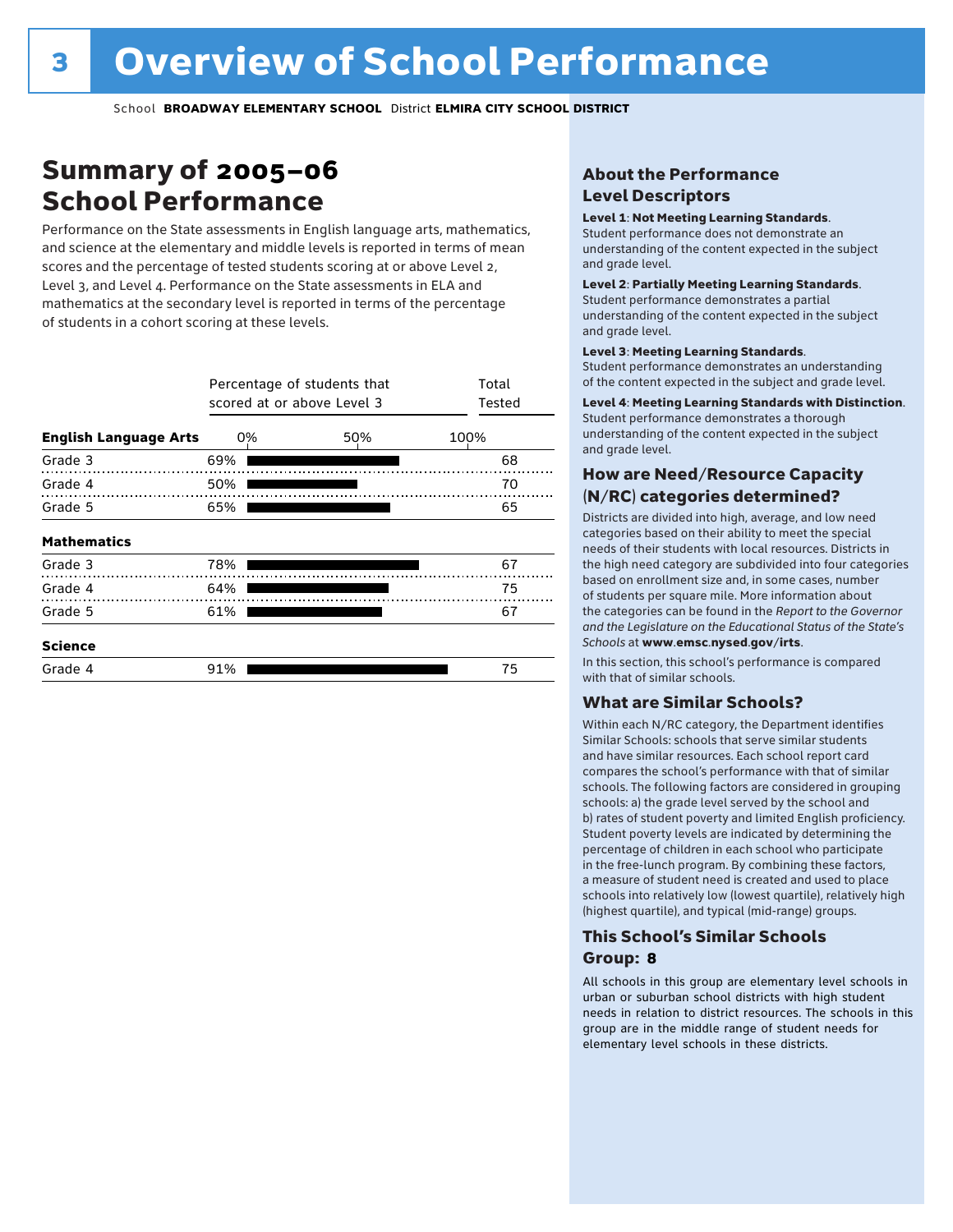# **This School's Results in Grade 3 English Language Arts**

|                                   |        | <b>This School</b>              |                                 |                |         | <b>Similar Schools</b> |                                     |                                 |    |  |
|-----------------------------------|--------|---------------------------------|---------------------------------|----------------|---------|------------------------|-------------------------------------|---------------------------------|----|--|
|                                   |        | Percentage scoring at level(s): |                                 |                |         |                        | Percentage scoring at level(s):     |                                 |    |  |
|                                   |        | $2 - 4$                         | $3 - 4$                         | $\overline{4}$ |         | $2 - 4$                | $3 - 4$                             | $\overline{4}$                  |    |  |
| Mean Score: 673                   | Range: | 616-780                         | 650-780                         |                | 730-780 |                        |                                     |                                 |    |  |
|                                   | 100%   | 88%                             |                                 |                |         | 89%                    |                                     |                                 |    |  |
|                                   |        |                                 | 69%                             |                |         |                        | 61%                                 |                                 |    |  |
|                                   |        |                                 |                                 |                |         |                        |                                     |                                 |    |  |
|                                   |        |                                 |                                 |                |         |                        |                                     |                                 |    |  |
|                                   |        |                                 |                                 |                | 13%     |                        |                                     | 4%                              |    |  |
| Number of Students:               |        | 60                              | 47                              |                | 9       |                        |                                     |                                 |    |  |
| <b>Results by</b>                 |        | 2005-06 School Year             |                                 |                |         |                        | 2004-05 School Year                 |                                 |    |  |
|                                   |        | Total                           | Percentage scoring at level(s): |                |         | Total                  |                                     | Percentage scoring at level(s): |    |  |
| <b>Student Group</b>              |        | Tested                          | $2 - 4$                         | $3 - 4$        | 4       | Tested                 | $2 - 4$                             | $3 - 4$                         | 4  |  |
| <b>All Students</b>               |        | 68                              | 88%                             | 69%            | 13%     |                        |                                     |                                 |    |  |
| Female                            |        | 29                              | 93%                             | 76%            | 21%     |                        |                                     |                                 |    |  |
| Male                              |        | 39                              | 85%                             | 64%            | 8%      |                        |                                     |                                 |    |  |
| American Indian or Alaska Native  |        |                                 |                                 |                |         |                        |                                     |                                 |    |  |
| Black or African American         |        |                                 |                                 |                |         |                        |                                     |                                 |    |  |
| Hispanic or Latino                |        |                                 |                                 |                |         |                        |                                     |                                 |    |  |
| Asian or Native Hawaiian/Other    |        |                                 |                                 |                |         |                        |                                     |                                 |    |  |
| Pacific Islander                  |        |                                 |                                 |                |         |                        |                                     |                                 | ÷  |  |
| White                             |        | 64                              |                                 |                |         |                        | This test was not given in 2004-05. |                                 | μ, |  |
| Small Group Totals                |        | 68                              | 88%                             | 69%            | 13%     |                        |                                     |                                 |    |  |
| <b>General-Education Students</b> |        | 53                              | 98%                             | 81%            | 17%     |                        |                                     |                                 |    |  |
| <b>Students with Disabilities</b> |        | 15                              | 53%                             | 27%            | 0%      |                        |                                     |                                 |    |  |
| English Proficient                |        | 68                              | 88%                             | 69%            | 13%     |                        |                                     |                                 |    |  |
| Limited English Proficient        |        |                                 |                                 |                |         |                        |                                     |                                 |    |  |
| Economically Disadvantaged        |        | 40                              | 83%                             | 60%            | 5%      |                        |                                     |                                 |    |  |
| Not Disadvantaged                 |        | 28                              | 96%                             | 82%            | 25%     |                        |                                     |                                 |    |  |
| Migrant                           |        |                                 |                                 |                |         |                        |                                     |                                 |    |  |
| Not Migrant                       |        | 68                              | 88%                             | 69%            | 13%     |                        |                                     |                                 |    |  |
| <b>NOTES</b>                      |        |                                 |                                 |                |         |                        |                                     |                                 |    |  |

The – symbol indicates that data for a group of students has been suppressed. If a group has fewer than five students, data for that group and the next smallest group(s) are suppressed to protect the privacy of individual students.

| <b>Other</b>                                                                            | 2005-06 School Year |                             |         |   | 2004-05 School Year |                                     |         |     |
|-----------------------------------------------------------------------------------------|---------------------|-----------------------------|---------|---|---------------------|-------------------------------------|---------|-----|
| <b>Assessments</b>                                                                      | Total               | Number scoring at level(s): |         |   | Total               | Number scoring at level(s):         |         |     |
|                                                                                         | Tested              | $2 - 4$                     | $3 - 4$ | 4 | Tested              | $2 - 4$                             | $3 - 4$ | 4   |
| New York State Alternate Assessment<br>(NYSAA): Grade 3 Equivalent                      | 0                   |                             |         |   |                     | This test was not given in 2004-05. |         |     |
| New York State English as a Second<br>Language Achievement Test (NYSESLAT)t:<br>Grade 3 |                     |                             |         |   | N/A                 | N/A                                 | N/A     | N/A |

† Results in this report are shown for students who took the NYSESLAT in lieu of the New York State Testing Program assessment for accountability purposes.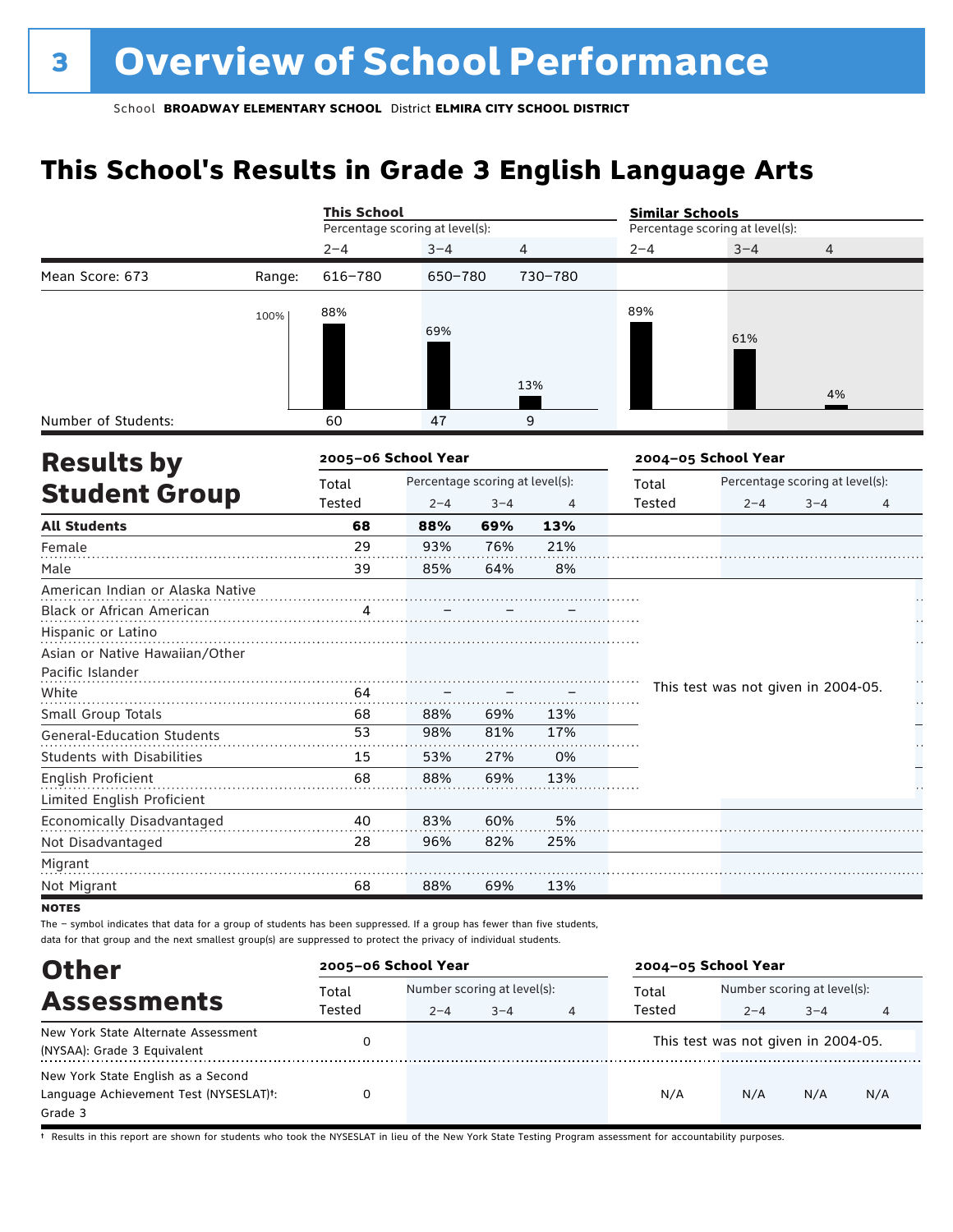# **This School's Results in Grade 3 Mathematics**

|                                   |        | <b>This School</b>              |                                 |                |         | <b>Similar Schools</b> |                                     |                                 |    |
|-----------------------------------|--------|---------------------------------|---------------------------------|----------------|---------|------------------------|-------------------------------------|---------------------------------|----|
|                                   |        | Percentage scoring at level(s): |                                 |                |         |                        | Percentage scoring at level(s):     |                                 |    |
|                                   |        | $2 - 4$                         | $3 - 4$                         | $\overline{4}$ |         | $2 - 4$                | $3 - 4$                             | $\overline{4}$                  |    |
| Mean Score: 671                   | Range: | 624-770                         | 650-770                         |                | 703-770 |                        |                                     |                                 |    |
|                                   | 100%   | 96%                             | 78%                             |                | 18%     | 93%                    | 75%                                 | 16%                             |    |
| Number of Students:               |        | 64                              | 52                              |                | 12      |                        |                                     |                                 |    |
| <b>Results by</b>                 |        | 2005-06 School Year             |                                 |                |         |                        | 2004-05 School Year                 |                                 |    |
|                                   |        | Total                           | Percentage scoring at level(s): |                |         | Total                  |                                     | Percentage scoring at level(s): |    |
| <b>Student Group</b>              |        | Tested                          | $2 - 4$                         | $3 - 4$        | 4       | Tested                 | $2 - 4$                             | $3 - 4$                         | 4  |
| <b>All Students</b>               |        | 67                              | 96%                             | 78%            | 18%     |                        |                                     |                                 |    |
| Female                            |        | 29                              | 100%                            | 90%            | 24%     |                        |                                     |                                 |    |
| Male                              |        | 38                              | 92%                             | 68%            | 13%     |                        |                                     |                                 |    |
| American Indian or Alaska Native  |        |                                 |                                 |                |         |                        |                                     |                                 |    |
| Black or African American         |        | 4                               |                                 |                |         |                        |                                     |                                 |    |
| Hispanic or Latino                |        |                                 |                                 |                |         |                        |                                     |                                 |    |
| Asian or Native Hawaiian/Other    |        |                                 |                                 |                |         |                        |                                     |                                 |    |
| Pacific Islander                  |        |                                 |                                 |                |         |                        |                                     |                                 | H  |
| White                             |        | 63                              |                                 |                |         |                        | This test was not given in 2004-05. |                                 | μ, |
| Small Group Totals                |        | 67                              | 96%                             | 78%            | 18%     |                        |                                     |                                 |    |
| <b>General-Education Students</b> |        | 52                              | 100%                            | 88%            | 23%     |                        |                                     |                                 |    |
| <b>Students with Disabilities</b> |        | 15                              | 80%                             | 40%            | 0%      |                        |                                     |                                 |    |
| English Proficient                |        | 67                              | 96%                             | 78%            | 18%     |                        |                                     |                                 |    |
| Limited English Proficient        |        |                                 |                                 |                |         |                        |                                     |                                 |    |
| Economically Disadvantaged        |        | 40                              | 93%                             | 73%            | 15%     |                        |                                     |                                 |    |
| Not Disadvantaged                 |        | 27                              | 100%                            | 85%            | 22%     |                        |                                     |                                 |    |
| Migrant                           |        |                                 |                                 |                |         |                        |                                     |                                 |    |
| Not Migrant                       |        | 67                              | 96%                             | 78%            | 18%     |                        |                                     |                                 |    |
| <b>NOTEC</b>                      |        |                                 |                                 |                |         |                        |                                     |                                 |    |

not

The – symbol indicates that data for a group of students has been suppressed. If a group has fewer than five students, data for that group and the next smallest group(s) are suppressed to protect the privacy of individual students.

| <b>Other</b>                                                       | 2005-06 School Year |         |                                        | 2004-05 School Year |                                        |         |  |  |
|--------------------------------------------------------------------|---------------------|---------|----------------------------------------|---------------------|----------------------------------------|---------|--|--|
| <b>Assessments</b>                                                 | Total<br>Tested     | $2 - 4$ | Number scoring at level(s):<br>$3 - 4$ | Total<br>Tested     | Number scoring at level(s):<br>$2 - 4$ | $3 - 4$ |  |  |
| New York State Alternate Assessment<br>(NYSAA): Grade 3 Equivalent |                     |         |                                        |                     | This test was not given in 2004-05.    |         |  |  |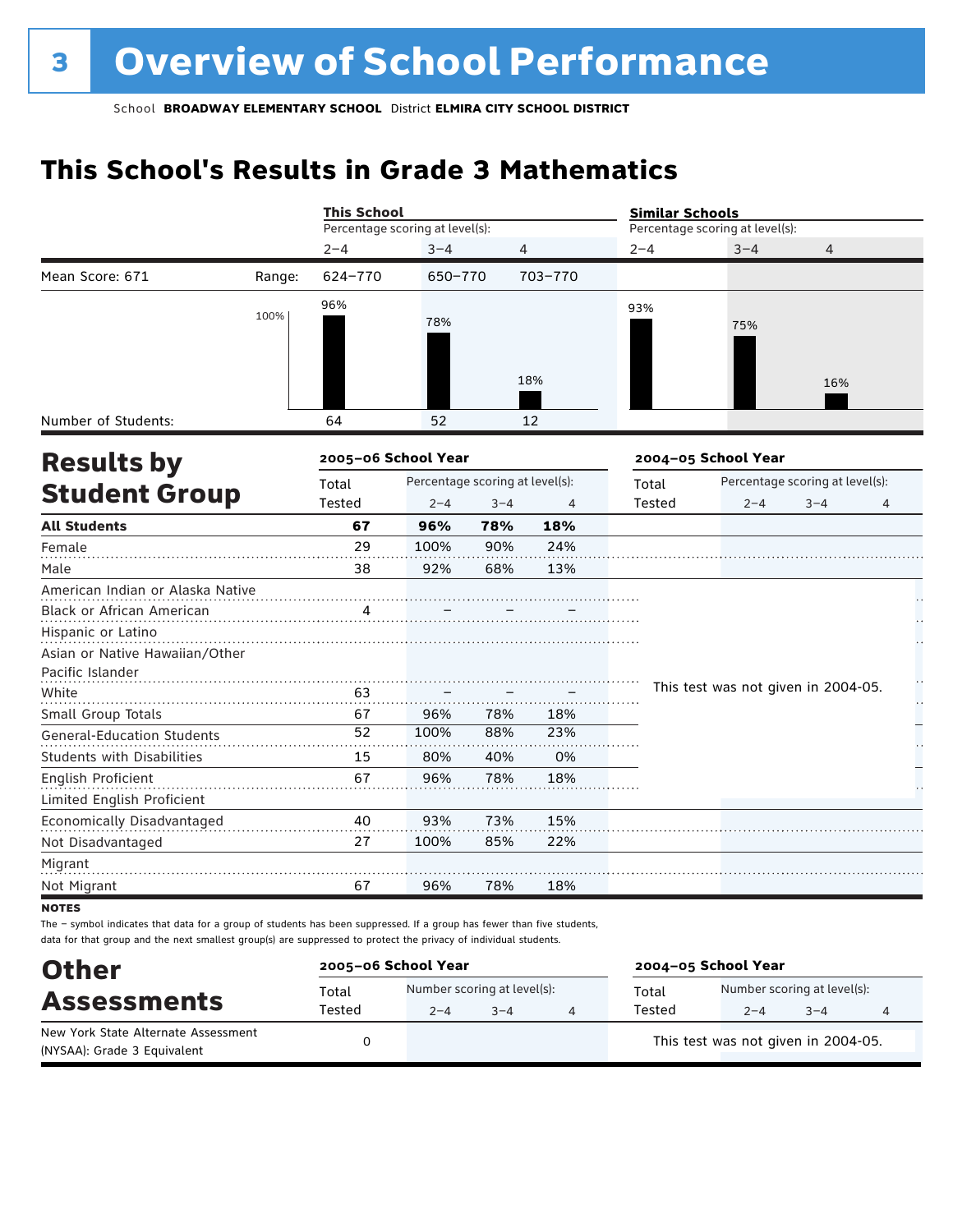# **This School's Results in Grade 4 English Language Arts**

|                                   |        | <b>This School</b>              |                                 |         |         | <b>Similar Schools</b> |                                                                             |                                 |                   |  |
|-----------------------------------|--------|---------------------------------|---------------------------------|---------|---------|------------------------|-----------------------------------------------------------------------------|---------------------------------|-------------------|--|
|                                   |        | Percentage scoring at level(s): |                                 |         |         |                        | Percentage scoring at level(s):                                             |                                 |                   |  |
|                                   |        | $2 - 4$                         | $3 - 4$                         | 4       |         | $2 - 4$                | $3 - 4$                                                                     | $\overline{4}$                  |                   |  |
| Mean Score: 649                   | Range: | $612 - 775$                     | 650-775                         |         | 716-775 |                        |                                                                             |                                 |                   |  |
|                                   | 100%   | 84%                             |                                 |         |         | 88%                    |                                                                             |                                 |                   |  |
|                                   |        |                                 |                                 |         |         |                        | 62%                                                                         |                                 |                   |  |
|                                   |        |                                 | 50%                             |         |         |                        |                                                                             |                                 |                   |  |
|                                   |        |                                 |                                 |         |         |                        |                                                                             |                                 |                   |  |
|                                   |        |                                 |                                 |         | 6%      |                        |                                                                             | 6%                              |                   |  |
| Number of Students:               |        | 59                              | 35                              |         | 4       |                        |                                                                             |                                 |                   |  |
| <b>Results by</b>                 |        | 2005-06 School Year             |                                 |         |         |                        | 2004-05 School Year                                                         |                                 |                   |  |
|                                   |        | Total                           | Percentage scoring at level(s): |         |         | Total                  |                                                                             | Percentage scoring at level(s): |                   |  |
| <b>Student Group</b>              |        | Tested                          | $2 - 4$                         | $3 - 4$ | 4       | <b>Tested</b>          | $2 - 4$                                                                     | $3 - 4$                         | 4                 |  |
| <b>All Students</b>               |        | 70                              | 84%                             | 50%     | 6%      |                        |                                                                             |                                 |                   |  |
| Female                            |        | 31                              | 94%                             | 55%     | 10%     |                        |                                                                             |                                 |                   |  |
| Male                              |        | 39                              | 77%                             | 46%     | 3%      |                        |                                                                             |                                 |                   |  |
| American Indian or Alaska Native  |        |                                 |                                 |         |         |                        |                                                                             |                                 |                   |  |
| Black or African American         |        |                                 |                                 |         |         |                        |                                                                             |                                 |                   |  |
| Hispanic or Latino                |        | 1                               |                                 |         |         |                        | New assessments for elementary-                                             |                                 | J.                |  |
| Asian or Native Hawaiian/Other    |        | $\mathbf{1}$                    |                                 |         |         |                        | and middle-level English language                                           |                                 |                   |  |
| Pacific Islander                  |        |                                 |                                 |         |         |                        | arts and mathematics were                                                   |                                 |                   |  |
| White                             |        | 64                              | 84%                             | 50%     | 6%      |                        | administered in 2006. Results from                                          |                                 | $\prod_{i=1}^{n}$ |  |
| Small Group Totals                |        | 6                               | 83%                             | 50%     | 0%      |                        | these assessments cannot be directly<br>compared to results from previously |                                 |                   |  |
| <b>General-Education Students</b> |        | 57                              | 89%                             | 54%     | 7%      |                        | administered assessments.                                                   |                                 | μ.                |  |
| <b>Students with Disabilities</b> |        | 13                              | 62%                             | 31%     | 0%      |                        |                                                                             |                                 |                   |  |
| <b>English Proficient</b>         |        | 70                              | 84%                             | 50%     | 6%      |                        |                                                                             |                                 |                   |  |
| Limited English Proficient        |        |                                 |                                 |         |         |                        |                                                                             |                                 |                   |  |
| Economically Disadvantaged        |        | 39                              | 79%                             | 36%     | 3%      |                        |                                                                             |                                 |                   |  |
| Not Disadvantaged                 |        | 31                              | 90%                             | 68%     | 10%     |                        |                                                                             |                                 |                   |  |
| Migrant                           |        |                                 |                                 |         |         |                        |                                                                             |                                 |                   |  |
| Not Migrant                       |        | 70                              | 84%                             | 50%     | 6%      |                        |                                                                             |                                 |                   |  |
| <b>NOTES</b>                      |        |                                 |                                 |         |         |                        |                                                                             |                                 |                   |  |

The – symbol indicates that data for a group of students has been suppressed. If a group has fewer than five students, data for that group and the next smallest group(s) are suppressed to protect the privacy of individual students.

| <b>Other</b>                                                                                         |                 | 2005-06 School Year                                    |  |  | 2004-05 School Year |         |                                        |   |
|------------------------------------------------------------------------------------------------------|-----------------|--------------------------------------------------------|--|--|---------------------|---------|----------------------------------------|---|
| <b>Assessments</b>                                                                                   | Total<br>Tested | Number scoring at level(s):<br>$3 - 4$<br>$2 - 4$<br>4 |  |  | Total<br>Tested     | $2 - 4$ | Number scoring at level(s):<br>$3 - 4$ | 4 |
| New York State Alternate Assessment<br>(NYSAA): Grade 4 Equivalent                                   |                 |                                                        |  |  |                     |         |                                        |   |
| New York State English as a Second<br>Language Achievement Test (NYSESLAT) <sup>t</sup> :<br>Grade 4 |                 |                                                        |  |  |                     |         |                                        |   |

† Results in this report are shown for students who took the NYSESLAT in lieu of the New York State Testing Program assessment for accountability purposes.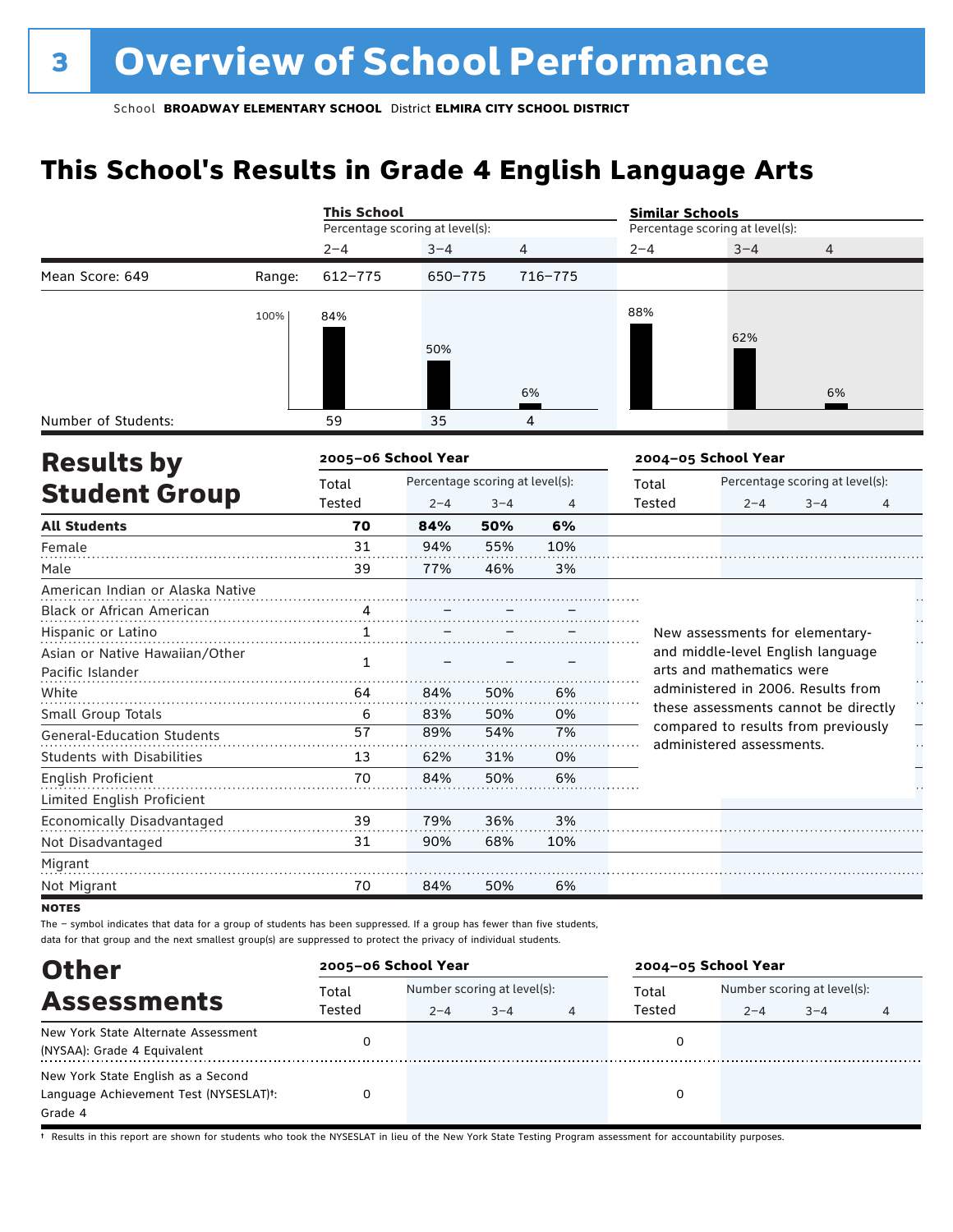# **This School's Results in Grade 4 Mathematics**

|                                   |        | <b>This School</b>              |         |                                 |         | <b>Similar Schools</b>          |                                                                 |                                 |     |
|-----------------------------------|--------|---------------------------------|---------|---------------------------------|---------|---------------------------------|-----------------------------------------------------------------|---------------------------------|-----|
|                                   |        | Percentage scoring at level(s): |         |                                 |         | Percentage scoring at level(s): |                                                                 |                                 |     |
|                                   |        | $2 - 4$                         | $3 - 4$ | 4                               |         | $2 - 4$                         | $3 - 4$                                                         | 4                               |     |
| Mean Score: 655                   | Range: | 622-800                         | 650-800 |                                 | 702-800 |                                 |                                                                 |                                 |     |
|                                   | 100%   | 89%                             |         |                                 |         | 90%                             |                                                                 |                                 |     |
|                                   |        |                                 | 64%     |                                 |         |                                 | 72%                                                             |                                 |     |
|                                   |        |                                 |         |                                 |         |                                 |                                                                 |                                 |     |
|                                   |        |                                 |         |                                 |         |                                 |                                                                 | 19%                             |     |
|                                   |        |                                 |         |                                 | 7%      |                                 |                                                                 |                                 |     |
| Number of Students:               |        | 67                              | 48      |                                 | 5       |                                 |                                                                 |                                 |     |
| <b>Results by</b>                 |        | 2005-06 School Year             |         |                                 |         |                                 | 2004-05 School Year                                             |                                 |     |
|                                   |        | Total                           |         | Percentage scoring at level(s): |         | Total                           |                                                                 | Percentage scoring at level(s): |     |
| <b>Student Group</b>              |        | Tested                          | $2 - 4$ | $3 - 4$                         | 4       | Tested                          | $2 - 4$                                                         | $3 - 4$                         | 4   |
| <b>All Students</b>               |        | 75                              | 89%     | 64%                             | 7%      |                                 |                                                                 |                                 |     |
| Female                            |        | 31                              | 87%     | 61%                             | 10%     |                                 |                                                                 |                                 |     |
| Male                              |        | 44                              | 91%     | 66%                             | 5%      |                                 |                                                                 |                                 |     |
| American Indian or Alaska Native  |        |                                 |         |                                 |         |                                 |                                                                 |                                 |     |
| <b>Black or African American</b>  |        | 6                               |         |                                 |         |                                 |                                                                 |                                 |     |
| Hispanic or Latino                |        | $\mathbf{1}$                    |         |                                 |         |                                 | New assessments for elementary-                                 |                                 |     |
| Asian or Native Hawaiian/Other    |        | 1                               |         |                                 |         |                                 | and middle-level English language                               |                                 |     |
| Pacific Islander                  |        |                                 |         |                                 |         |                                 | arts and mathematics were<br>administered in 2006. Results from |                                 |     |
| White                             |        | 67                              | 90%     | 64%                             | 6%      |                                 | these assessments cannot be directly                            |                                 |     |
| Small Group Totals                |        | 8                               | 88%     | 63%                             | 13%     |                                 | compared to results from previously                             |                                 |     |
| <b>General-Education Students</b> |        | 58                              | 95%     | 71%                             | 9%      |                                 | administered assessments.                                       |                                 | . . |
| <b>Students with Disabilities</b> |        | 17                              | 71%     | 41%                             | 0%      |                                 |                                                                 |                                 |     |
| <b>English Proficient</b>         |        | 75                              | 89%     | 64%                             | 7%      |                                 |                                                                 |                                 |     |
| Limited English Proficient        |        |                                 |         |                                 |         |                                 |                                                                 |                                 |     |
| Economically Disadvantaged        |        | 41                              | 85%     | 59%                             | 2%      |                                 |                                                                 |                                 |     |
| Not Disadvantaged                 |        | 34                              | 94%     | 71%                             | 12%     |                                 |                                                                 |                                 |     |
| Migrant                           |        |                                 |         |                                 |         |                                 |                                                                 |                                 |     |
| Not Migrant                       |        | 75                              | 89%     | 64%                             | 7%      |                                 |                                                                 |                                 |     |

**NOTES** 

The – symbol indicates that data for a group of students has been suppressed. If a group has fewer than five students, data for that group and the next smallest group(s) are suppressed to protect the privacy of individual students.

| <b>Other</b>                                                       | 2005-06 School Year |                                        |         | 2004-05 School Year |                                        |         |  |
|--------------------------------------------------------------------|---------------------|----------------------------------------|---------|---------------------|----------------------------------------|---------|--|
| <b>Assessments</b>                                                 | Total<br>Tested     | Number scoring at level(s):<br>$2 - 4$ | $3 - 4$ | Total<br>Tested     | Number scoring at level(s):<br>$2 - 4$ | $3 - 4$ |  |
| New York State Alternate Assessment<br>(NYSAA): Grade 4 Equivalent |                     |                                        |         |                     |                                        |         |  |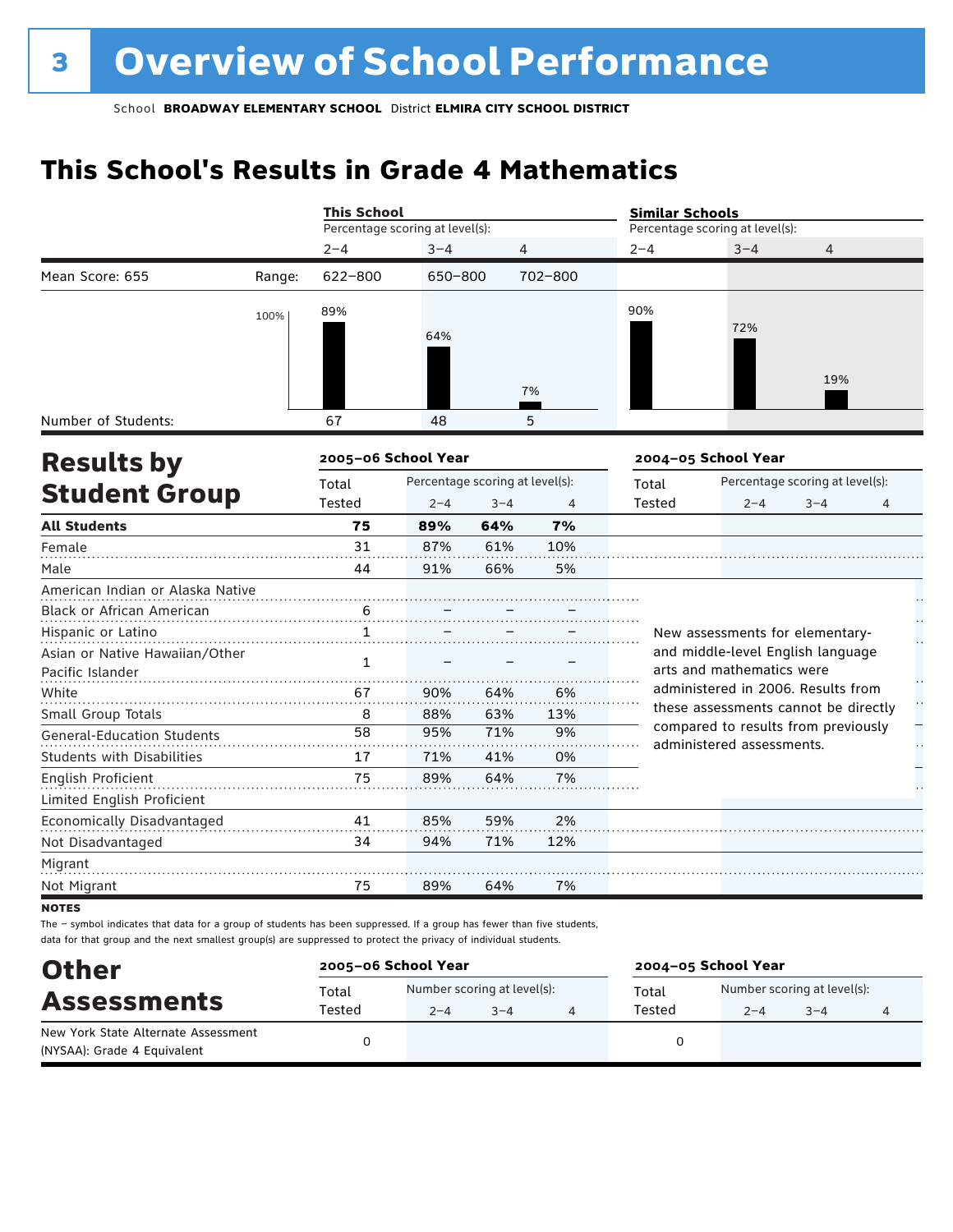# **This School's Results in Grade 4 Science**

|                                                    |                     | <b>This School</b>              |            |                                 |                     | <b>Similar Schools</b>          |                                 |         |     |  |
|----------------------------------------------------|---------------------|---------------------------------|------------|---------------------------------|---------------------|---------------------------------|---------------------------------|---------|-----|--|
|                                                    |                     | Percentage scoring at level(s): |            |                                 |                     | Percentage scoring at level(s): |                                 |         |     |  |
|                                                    |                     | $2 - 4$                         | $3 - 4$    | 4                               |                     | $2 - 4$                         | $3 - 4$                         | 4       |     |  |
| Mean Score: 78                                     | Range:              | $45 - 100$                      | $65 - 100$ |                                 | $85 - 100$          |                                 |                                 |         |     |  |
|                                                    | 100%                | 99% 99%                         | 91%        | 76%                             | 36% 33%             | 98% 96%                         | 87% 80%                         | 45%     | 37% |  |
| $2005 - 06$<br>$2004 - 05$                         |                     |                                 |            |                                 |                     |                                 |                                 |         |     |  |
| Number of Students:                                |                     | 74<br>66                        | 68         | 51                              | 22<br>27            |                                 |                                 |         |     |  |
| <b>Results by</b>                                  | 2005-06 School Year |                                 |            |                                 | 2004-05 School Year |                                 |                                 |         |     |  |
|                                                    |                     | Total                           |            | Percentage scoring at level(s): |                     | Total                           | Percentage scoring at level(s): |         |     |  |
| <b>Student Group</b>                               |                     | Tested                          | $2 - 4$    | $3 - 4$                         | 4                   | Tested                          | $2 - 4$                         | $3 - 4$ | 4   |  |
| <b>All Students</b>                                |                     | 75                              | 99%        | 91%                             | 36%                 | 67                              | 99%                             | 76%     | 33% |  |
| Female                                             |                     | 32                              | 97%        | 91%                             | 41%                 | 25                              | 100%                            | 64%     | 24% |  |
| Male                                               |                     | 43                              | 100%       | 91%                             | 33%                 | 42                              | 98%                             | 83%     | 38% |  |
| American Indian or Alaska Native                   |                     |                                 |            |                                 |                     |                                 |                                 |         |     |  |
| Black or African American                          |                     | $\overline{6}$                  |            |                                 |                     | $\frac{5}{11}$                  |                                 |         |     |  |
| Hispanic or Latino                                 |                     | $\mathbf{1}$                    |            |                                 |                     | $\mathbf{1}$                    |                                 |         |     |  |
| Asian or Native Hawaiian/Other<br>Pacific Islander |                     | 1                               |            |                                 |                     |                                 |                                 |         |     |  |
| White                                              |                     | 67                              | 99%        | 90%                             | 37%                 | 61                              | 98%                             | 75%     | 33% |  |
| Small Group Totals                                 |                     | 8                               | 100%       | 100%                            | 25%                 | 6                               | 100%                            | 83%     | 33% |  |
| <b>General-Education Students</b>                  |                     | 59                              | 98%        | 92%                             | 42%                 | 57                              | 98%                             | 75%     | 33% |  |
| Students with Disabilities                         |                     | 16                              | 100%       | 88%                             | 13%                 | 10                              | 100%                            | 80%     | 30% |  |
| English Proficient                                 |                     | 75                              | 99%        | 91%                             | 36%                 | 67                              | 99%                             | 76%     | 33% |  |
| Limited English Proficient                         |                     |                                 |            |                                 |                     |                                 |                                 |         |     |  |
| Economically Disadvantaged                         |                     | 41                              | 98%        | 85%                             | 32%                 | 41                              | 100%                            | 78%     | 32% |  |
| Not Disadvantaged                                  |                     | 34                              | 100%       | 97%                             | 41%                 | 26                              | 96%                             | 73%     | 35% |  |
| Migrant                                            |                     |                                 |            |                                 |                     |                                 |                                 |         |     |  |
| Not Migrant                                        |                     | 75                              | 99%        | 91%                             | 36%                 | 67                              | 99%                             | 76%     | 33% |  |

**NOTES** 

The – symbol indicates that data for a group of students has been suppressed. If a group has fewer than five students, data for that group and the next smallest group(s) are suppressed to protect the privacy of individual students.

| <b>Other</b>                        | 2005-06 School Year |                                        |         | 2004-05 School Year |                             |         |  |  |
|-------------------------------------|---------------------|----------------------------------------|---------|---------------------|-----------------------------|---------|--|--|
| <b>Assessments</b>                  | Total<br>Tested     | Number scoring at level(s):<br>$2 - 4$ | $3 - 4$ | Total<br>Tested     | Number scoring at level(s): |         |  |  |
| New York State Alternate Assessment |                     |                                        |         |                     | $2 - 4$                     | $3 - 4$ |  |  |
| (NYSAA): Grade 4 Equivalent         |                     |                                        |         |                     |                             |         |  |  |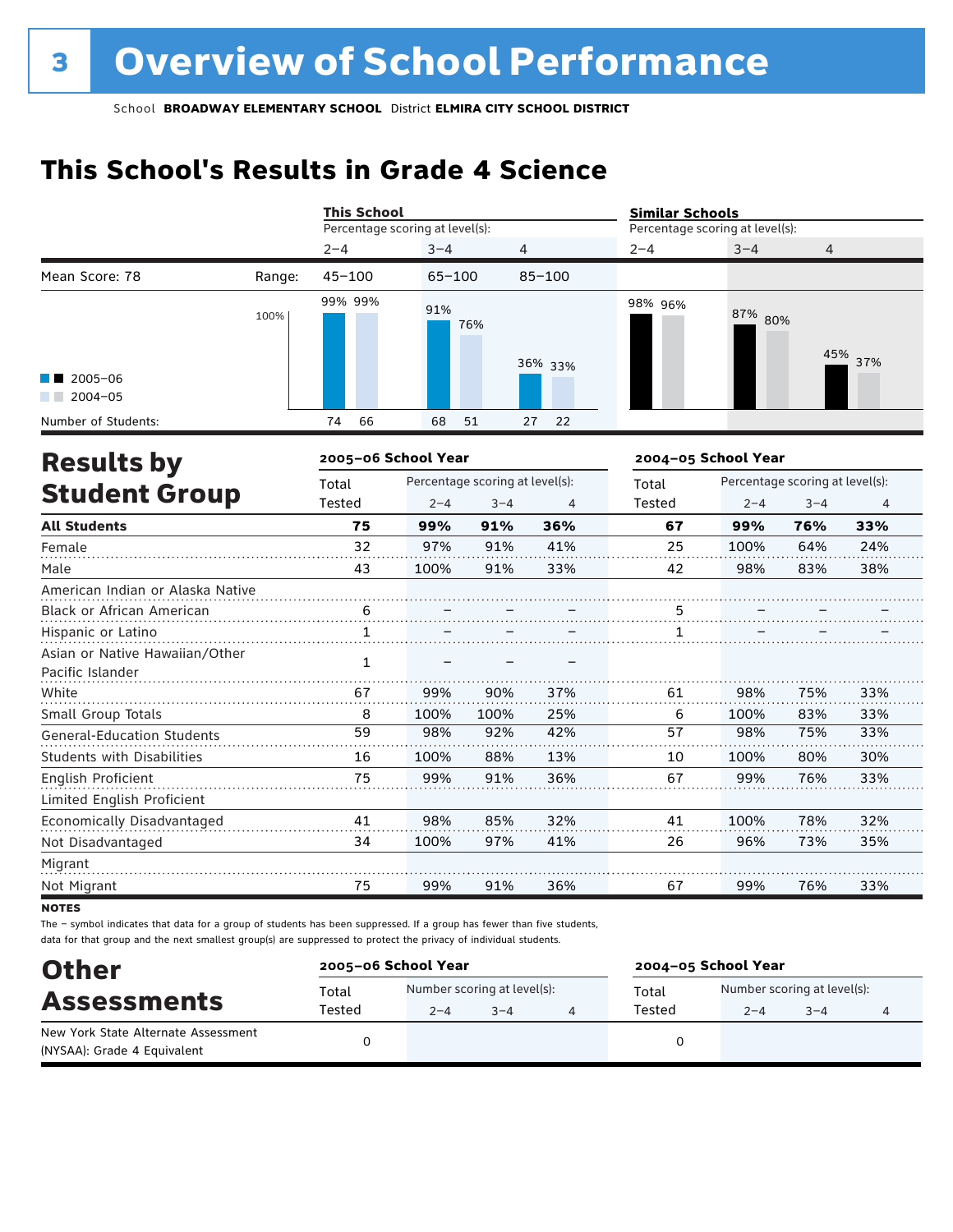# **This School's Results in Grade 5 English Language Arts**

|                                   |        | <b>This School</b>              |                                 |         |         | <b>Similar Schools</b> |                                 |                                                      |   |  |  |
|-----------------------------------|--------|---------------------------------|---------------------------------|---------|---------|------------------------|---------------------------------|------------------------------------------------------|---|--|--|
|                                   |        | Percentage scoring at level(s): |                                 |         |         |                        | Percentage scoring at level(s): |                                                      |   |  |  |
|                                   |        | $2 - 4$                         | $3 - 4$                         | 4       |         | $2 - 4$                | $3 - 4$                         | 4                                                    |   |  |  |
| Mean Score: 658                   | Range: | 608-795                         | $650 - 795$                     |         | 711-795 |                        |                                 | 7%<br>$3 - 4$<br>This test was not given in 2004-05. |   |  |  |
|                                   | 100%   | 97%                             |                                 |         |         | 92%                    |                                 |                                                      |   |  |  |
|                                   |        |                                 | 65%                             |         |         |                        |                                 |                                                      |   |  |  |
|                                   |        |                                 |                                 |         |         |                        | 58%                             |                                                      |   |  |  |
|                                   |        |                                 |                                 |         |         |                        |                                 |                                                      |   |  |  |
|                                   |        |                                 |                                 |         | 8%      |                        |                                 |                                                      |   |  |  |
| Number of Students:               |        | 63                              | 42                              |         | 5       |                        |                                 |                                                      |   |  |  |
| <b>Results by</b>                 |        |                                 | 2005-06 School Year             |         |         |                        | 2004-05 School Year             |                                                      |   |  |  |
|                                   |        | Total                           | Percentage scoring at level(s): |         |         | Total                  | Percentage scoring at level(s): |                                                      |   |  |  |
| <b>Student Group</b>              |        | Tested                          | $2 - 4$                         | $3 - 4$ | 4       | <b>Tested</b>          | $2 - 4$                         |                                                      | 4 |  |  |
| <b>All Students</b>               |        | 65                              | 97%                             | 65%     | 8%      |                        |                                 |                                                      |   |  |  |
| Female                            |        | 24                              | 92%                             | 54%     | 13%     |                        |                                 |                                                      |   |  |  |
| Male                              |        | 41                              | 100%                            | 71%     | 5%      |                        |                                 |                                                      |   |  |  |
| American Indian or Alaska Native  |        |                                 |                                 |         |         |                        |                                 |                                                      |   |  |  |
| Black or African American         |        | 6                               |                                 |         |         |                        |                                 |                                                      |   |  |  |
| Hispanic or Latino                |        | 2                               |                                 |         |         |                        |                                 |                                                      |   |  |  |
| Asian or Native Hawaiian/Other    |        |                                 |                                 |         |         |                        |                                 |                                                      |   |  |  |
| Pacific Islander                  |        |                                 |                                 |         |         |                        |                                 |                                                      |   |  |  |
| White                             |        | 57                              | 98%                             | 65%     | 5%      |                        |                                 |                                                      |   |  |  |
| Small Group Totals                |        | 8                               | 88%                             | 63%     | 25%     |                        |                                 |                                                      |   |  |  |
| <b>General-Education Students</b> |        | 58                              | 98%                             | 69%     | 9%      |                        |                                 |                                                      |   |  |  |
| <b>Students with Disabilities</b> |        | 7                               | 86%                             | 29%     | 0%      |                        |                                 |                                                      |   |  |  |
| English Proficient                |        | 65                              | 97%                             | 65%     | 8%      |                        |                                 |                                                      |   |  |  |
| Limited English Proficient        |        |                                 |                                 |         |         |                        |                                 |                                                      |   |  |  |
| Economically Disadvantaged        |        | 35                              | 100%                            | 69%     | 3%      |                        |                                 |                                                      |   |  |  |
| Not Disadvantaged                 |        | 30                              | 93%                             | 60%     | 13%     |                        |                                 |                                                      |   |  |  |
| Migrant                           |        |                                 |                                 |         |         |                        |                                 |                                                      |   |  |  |
| Not Migrant                       |        | 65                              | 97%                             | 65%     | 8%      |                        |                                 |                                                      |   |  |  |
| <b>NOTES</b>                      |        |                                 |                                 |         |         |                        |                                 |                                                      |   |  |  |

The – symbol indicates that data for a group of students has been suppressed. If a group has fewer than five students, data for that group and the next smallest group(s) are suppressed to protect the privacy of individual students.

| <b>Other</b>                           | 2005-06 School Year |                             | 2004-05 School Year |                |        |                                     |         |     |
|----------------------------------------|---------------------|-----------------------------|---------------------|----------------|--------|-------------------------------------|---------|-----|
| <b>Assessments</b>                     | Total               | Number scoring at level(s): |                     |                | Total  | Number scoring at level(s):         |         |     |
|                                        | Tested              | $2 - 4$                     | $3 - 4$             | $\overline{4}$ | Tested | $2 - 4$                             | $3 - 4$ |     |
| New York State Alternate Assessment    |                     |                             |                     |                |        | This test was not given in 2004-05. |         |     |
| (NYSAA): Grade 5 Equivalent            |                     |                             |                     |                |        |                                     |         |     |
| New York State English as a Second     |                     |                             |                     |                |        |                                     |         |     |
| Language Achievement Test (NYSESLAT)t: |                     |                             |                     |                | N/A    | N/A                                 | N/A     | N/A |
| Grade 5                                |                     |                             |                     |                |        |                                     |         |     |

† Results in this report are shown for students who took the NYSESLAT in lieu of the New York State Testing Program assessment for accountability purposes.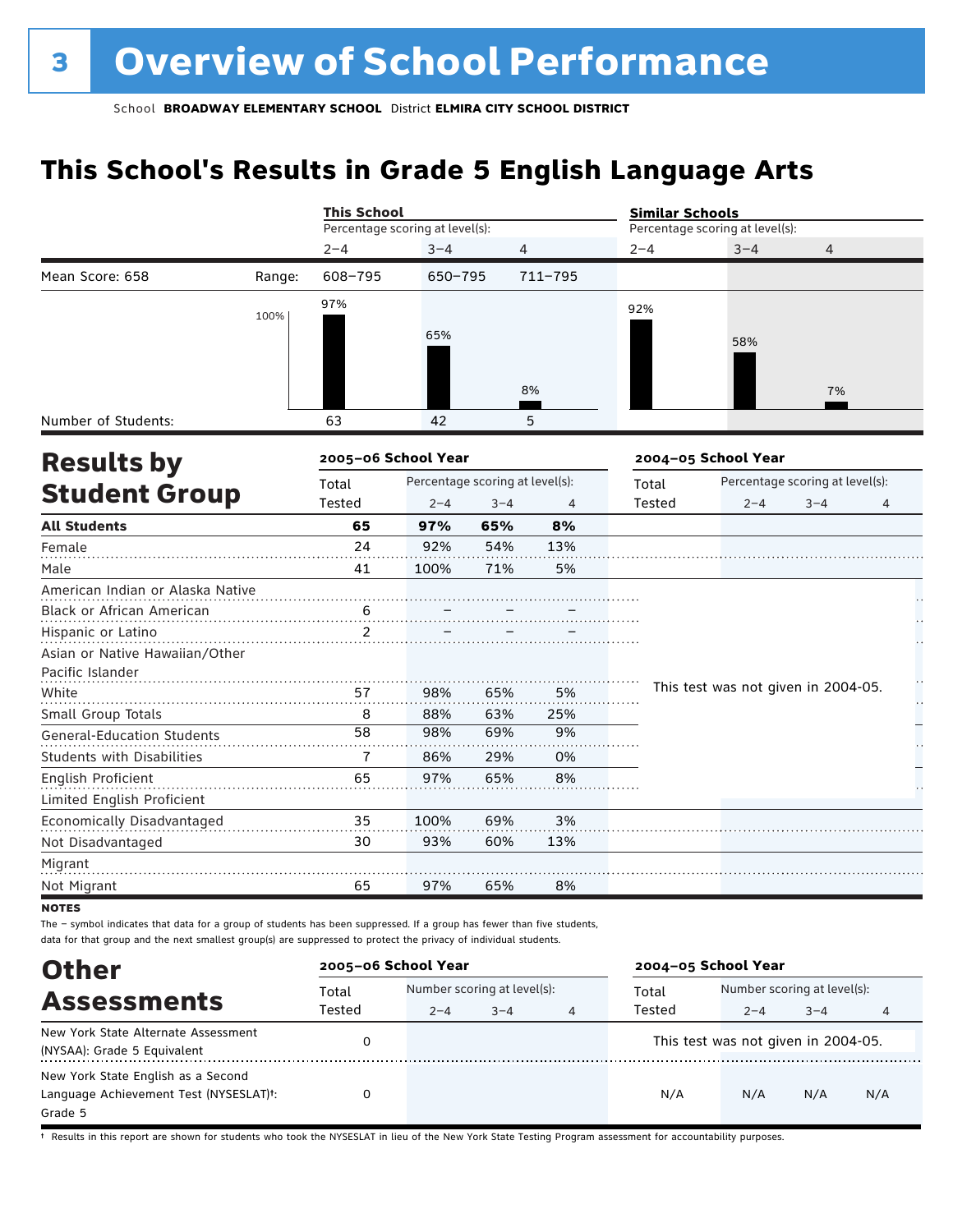# **This School's Results in Grade 5 Mathematics**

|                                   |                     | <b>This School</b>              |                                 |         |         | <b>Similar Schools</b> |                                     |         |    |  |  |
|-----------------------------------|---------------------|---------------------------------|---------------------------------|---------|---------|------------------------|-------------------------------------|---------|----|--|--|
|                                   |                     | Percentage scoring at level(s): |                                 |         |         |                        | Percentage scoring at level(s):     |         |    |  |  |
|                                   |                     | $2 - 4$                         | $3 - 4$                         | 4       |         | $2 - 4$                | $3 - 4$                             | 4       |    |  |  |
| Mean Score: 662                   | Range:              | 619-780                         | 650-780                         |         | 699-780 |                        |                                     |         |    |  |  |
|                                   | 100%                | 93%                             |                                 |         |         | 85%                    |                                     |         |    |  |  |
|                                   |                     |                                 | 61%                             |         |         |                        |                                     |         |    |  |  |
|                                   |                     |                                 |                                 |         |         |                        | 57%                                 |         |    |  |  |
|                                   |                     |                                 |                                 |         | 18%     |                        |                                     |         |    |  |  |
|                                   |                     |                                 |                                 |         |         |                        |                                     | 10%     |    |  |  |
| Number of Students:               |                     | 62                              | 41                              |         | 12      |                        |                                     |         |    |  |  |
| <b>Results by</b>                 | 2005-06 School Year |                                 |                                 |         |         | 2004-05 School Year    |                                     |         |    |  |  |
|                                   |                     | Total                           | Percentage scoring at level(s): |         |         | Total                  | Percentage scoring at level(s):     |         |    |  |  |
| <b>Student Group</b>              |                     | Tested                          | $2 - 4$                         | $3 - 4$ | 4       | Tested                 | $2 - 4$                             | $3 - 4$ | 4  |  |  |
| <b>All Students</b>               |                     | 67                              | 93%                             | 61%     | 18%     |                        |                                     |         |    |  |  |
| Female                            |                     | 24                              | 83%                             | 46%     | 17%     |                        |                                     |         |    |  |  |
| Male                              |                     | 43                              | 98%                             | 70%     | 19%     |                        |                                     |         |    |  |  |
| American Indian or Alaska Native  |                     |                                 |                                 |         |         |                        |                                     |         |    |  |  |
| Black or African American         |                     | 6                               |                                 |         |         |                        |                                     |         |    |  |  |
| Hispanic or Latino                |                     | 2                               |                                 |         |         |                        |                                     |         |    |  |  |
| Asian or Native Hawaiian/Other    |                     |                                 |                                 |         |         |                        |                                     |         |    |  |  |
| Pacific Islander                  |                     |                                 |                                 |         |         |                        |                                     |         |    |  |  |
| White                             |                     | 59                              | 97%                             | 61%     | 15%     |                        | This test was not given in 2004-05. |         | μ, |  |  |
| Small Group Totals                |                     | 8                               | 63%                             | 63%     | 38%     |                        |                                     |         |    |  |  |
| <b>General-Education Students</b> |                     | 60                              | 97%                             | 65%     | 20%     |                        |                                     |         |    |  |  |
| <b>Students with Disabilities</b> |                     | $\overline{1}$                  | 57%                             | 29%     | 0%      |                        |                                     |         |    |  |  |
| English Proficient                |                     | 67                              | 93%                             | 61%     | 18%     |                        |                                     |         |    |  |  |
| Limited English Proficient        |                     |                                 |                                 |         |         |                        |                                     |         |    |  |  |
| Economically Disadvantaged        |                     | 35                              | 91%                             | 57%     | 17%     |                        |                                     |         |    |  |  |
| Not Disadvantaged                 |                     | 32                              | 94%                             | 66%     | 19%     |                        |                                     |         |    |  |  |
| Migrant                           |                     |                                 |                                 |         |         |                        |                                     |         |    |  |  |
| Not Migrant                       |                     | 67                              | 93%                             | 61%     | 18%     |                        |                                     |         |    |  |  |
| <b>NOTEC</b>                      |                     |                                 |                                 |         |         |                        |                                     |         |    |  |  |

not

The – symbol indicates that data for a group of students has been suppressed. If a group has fewer than five students, data for that group and the next smallest group(s) are suppressed to protect the privacy of individual students.

| <b>Other</b>                                                       | 2005-06 School Year |                                        |         | 2004-05 School Year |                                        |         |  |
|--------------------------------------------------------------------|---------------------|----------------------------------------|---------|---------------------|----------------------------------------|---------|--|
| <b>Assessments</b>                                                 | Total<br>Tested     | Number scoring at level(s):<br>$2 - 4$ | $3 - 4$ | Total<br>Tested     | Number scoring at level(s):<br>$2 - 4$ | $3 - 4$ |  |
| New York State Alternate Assessment<br>(NYSAA): Grade 5 Equivalent |                     |                                        |         |                     | This test was not given in 2004-05.    |         |  |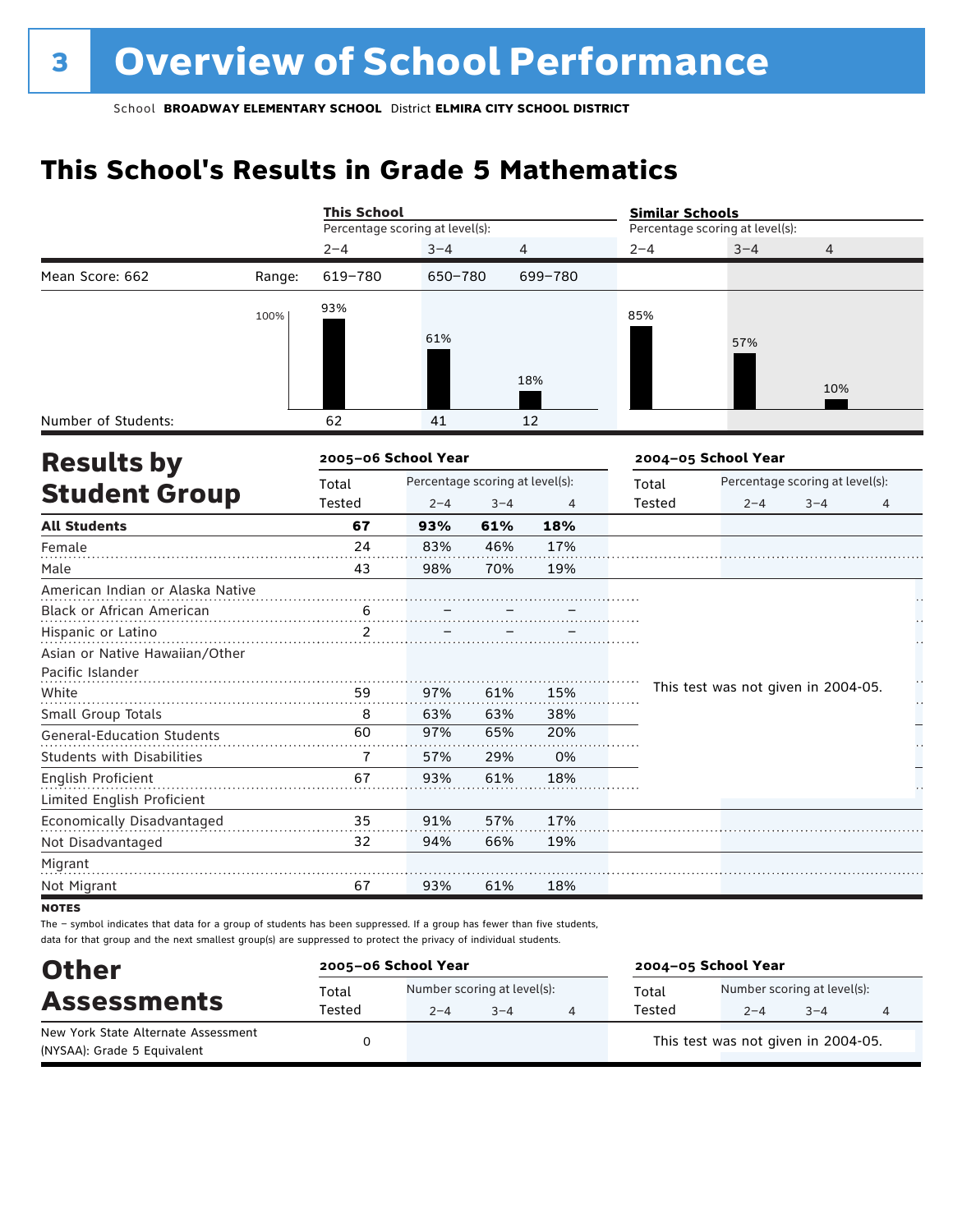# **Previous Years' Results for English Language Arts**

Standards for elementary- and middle-level English language arts and mathematics assessments administered in 1999 through 2005 are different from those for the 2006 assessments. As such, valid comparisons between 2006 data and data from previous years cannot be made.



| <b>Test Date</b> | Number of students scoring at each performance level: |         |         |         |                     |            |  |
|------------------|-------------------------------------------------------|---------|---------|---------|---------------------|------------|--|
|                  | Level 1                                               | Level 2 | Level 3 | Level 4 | <b>Total Tested</b> | Mean Score |  |
| Feb 2005         |                                                       |         |         |         | 68                  | 658        |  |
| Feb 2004         |                                                       |         |         |         | 60                  |            |  |
| Feb 2003         |                                                       |         |         |         |                     | 650        |  |